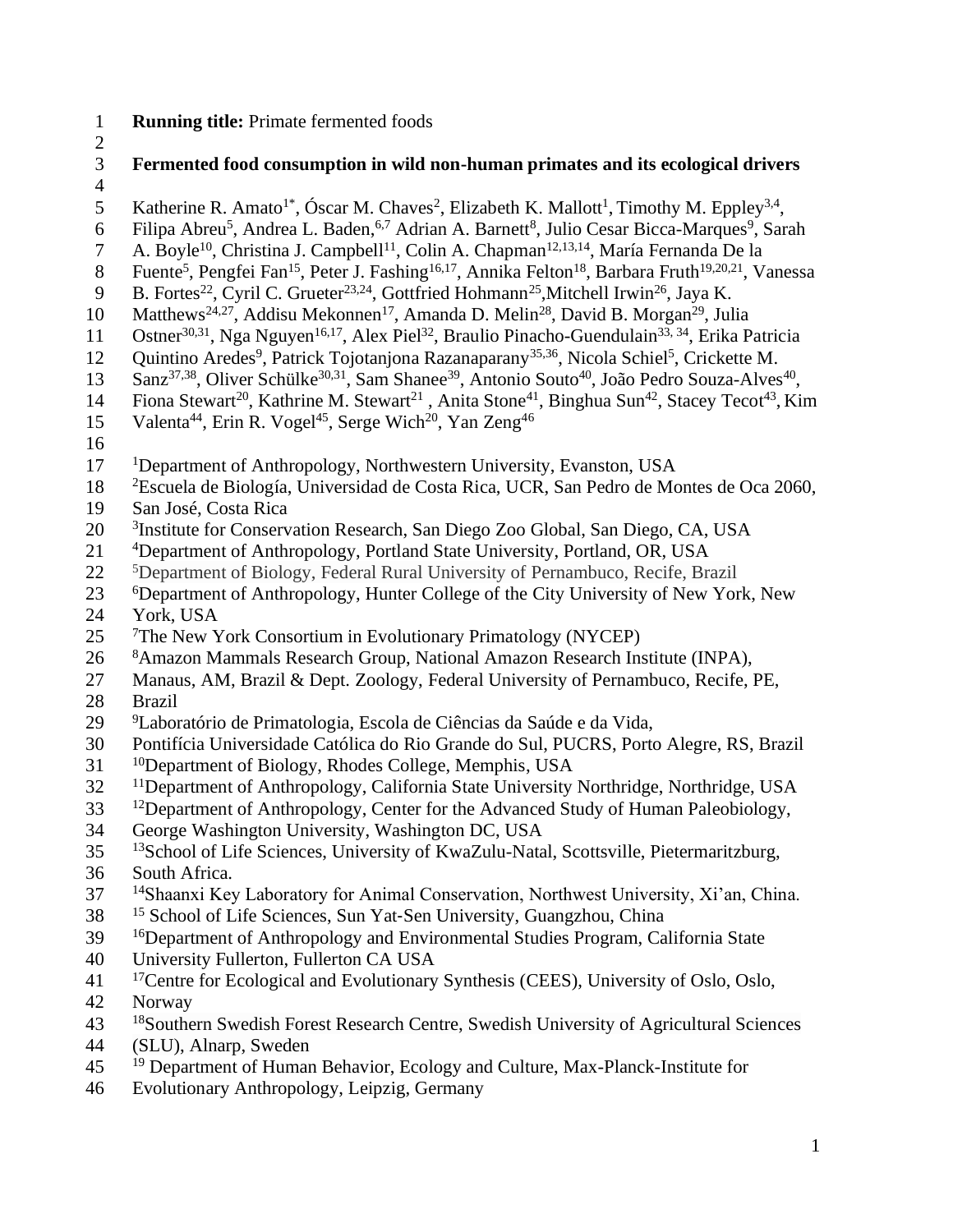- $20^{\circ}$   $20^{\circ}$ School of Biological and Environmental Sciences, Liverpool John Moores University,
- Liverpool, UK
- <sup>21</sup> Centre for Research and Conservation, Royal Zoological Society of Antwerp, B-2018
- Antwerp, Belgium
- <sup>22</sup> Laboratório de Primatologia, Departamento de Zootecnia e Ciências Biológicas,
- Universidade Federal de Santa Maria, Palmeira das Missões, RS, Brasil
- $23 \times 23$  School of Human Sciences. The University of Western Australia, Perth, Australia
- 54 <sup>24</sup>Centre for Evolutionary Biology, School of Biological Sciences, The University of
- Western Australia, Perth, Australia
- <sup>25</sup> Department of Human Evolution, Max Planck Institute for Evolutionary Anthropology,
- Leipzig, Germany
- <sup>26</sup> Dept. of Anthropology, Northern Illinois University, DeKalb, IL, USA
- <sup>27</sup> Africa Research & Engagement Centre, The University of Western Australia, Crawley,
- Western Australia, Australia
- <sup>28</sup>Department of Anthropology and Archaeology, University of Calgary, Calgary, Canada
- <sup>29</sup> Lester E. Fisher Center for the Study and Conservation of Apes, Lincoln Park Zoo,
- Chicago, IL, USA
- <sup>30</sup>Department of Behavioral Ecology, University of Goettingen, Goettingen, Germany
- <sup>31</sup>Research Group Primate Social Evolution, German Primate Center, Leibniz Institute for
- Primate Research, Goettingen, Germany
- <sup>32</sup>Department of Anthropology, University College London, London, UK
- <sup>33</sup>Departamento de Ciencias de la Salud, Universidad Autónoma Metropolitana (UAM),
- Lerma, México.
- <sup>34</sup>Centro Interdisciplinario de Investigación para el Desarrollo Integral Regional (CIIDIR),
- Unidad Oaxaca, Instituto Politécnico Nacional, México.
- <sup>35</sup>Graduate School of Asian and African Area Studies, Kyoto University, Japan
- <sup>36</sup>Department of Zoology and Animal Biodiversity, University of Antananarivo,
- Madagascar
- <sup>37</sup>Department of Anthropology, Washington University in St. Louis, St. Louis, MO, USA
- <sup>38</sup>Congo Program, Wildlife Conservation Society, Brazzaville, Republic of Congo
- <sup>39</sup>Neotropical Primate Conservation, Cornwall, United Kingdom
- <sup>40</sup>Departamento de Zoologia, Universidade Federal de Pernambuco, Recife, PE, Brazil
- <sup>41</sup> Biology Department, California Lutheran University, Thousand Oaks CA USA
- 80 <sup>42</sup> School of Resource and Environmental Engineering, Anhui University, Hefei, China
- 81 <sup>43</sup> School of Anthropology, University of Arizona, Tucson, AZ, USA
- 82 <sup>44</sup> Department of Anthropology, University of Florida, Gainesville, FL, USA
- 83 <sup>45</sup> Department of Anthropology, Rutgers University, New Brunswick, NJ, USA
- 84 <sup>46</sup> Animal Microecology Institute, College of Veterinary, Sichuan Agricultural University,

- Ya'an, China
- 
- \*corresponding author: katherine.amato@northwestern.edu
- 
- 
- 
- 
-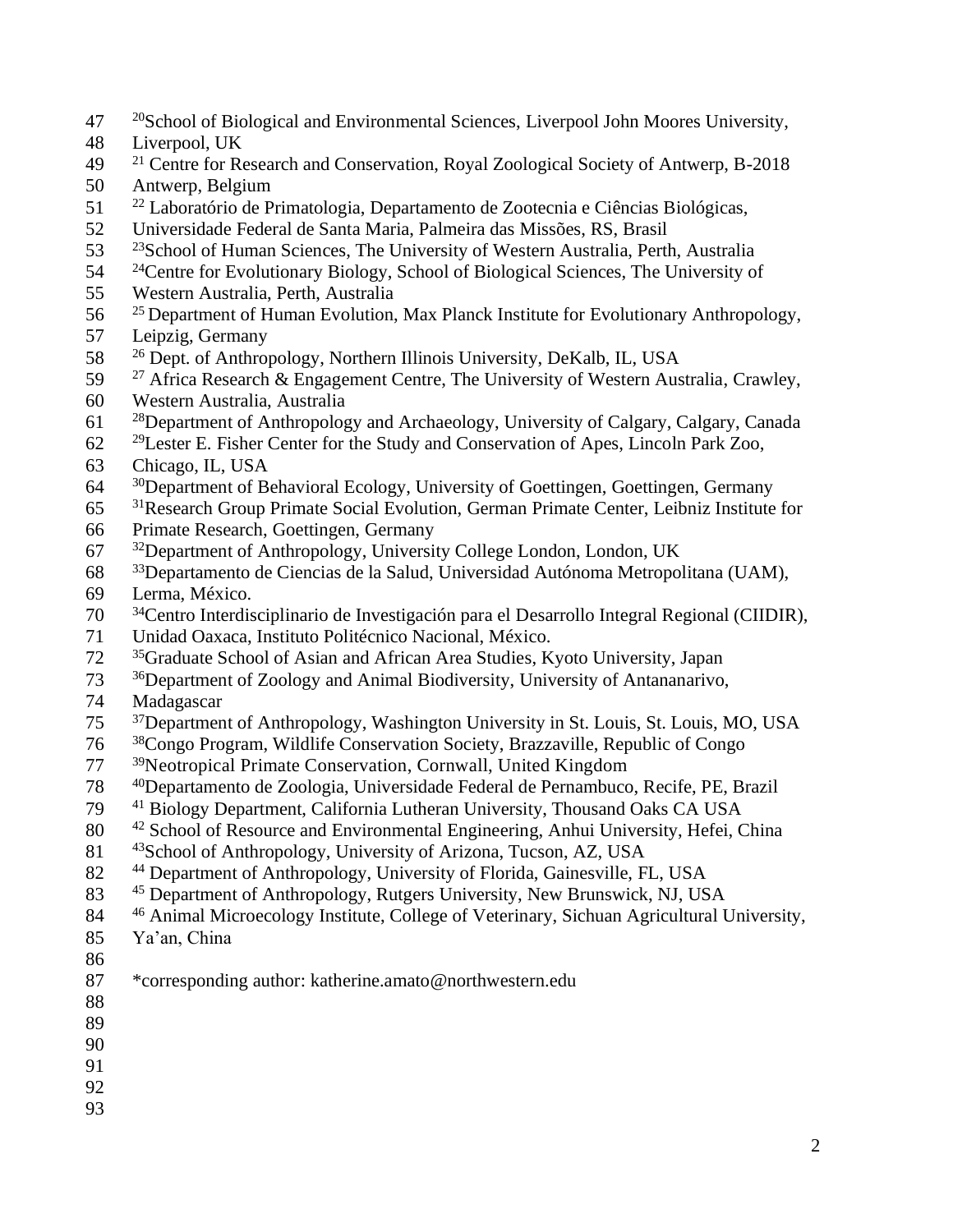- 
- 
- 
- 
- 

## **ABSTRACT**

 **Objectives:** Although fermented food use is ubiquitous in humans, the ecological and evolutionary factors contributing to its emergence are unclear. Here we investigated the ecological contexts surrounding consumption of fruits in the late stages of fermentation by wild primates to provide insight into its adaptive function. We hypothesized that climate, socio-ecological traits, and habitat patch size would influence the occurrence of this behavior due to effects on the environmental prevalence of late-stage fermented foods, the ability of primates to detect them, and potential nutritional benefits.

 **Materials and Methods:** We compiled data from field studies lasting at least nine months to describe the contexts in which primates were observed consuming fruits in the late stages

- of fermentation. Using generalized linear mixed-effects models, we assessed the effects of
- 18 predictor variables on the occurrence of fermented food use in primates.
- 

 **Results:** Late-stage fermented foods were consumed by a wide taxonomic breadth of primates. However, they generally made up less than 3% of the annual diet and were limited to a subset of fruit species, many of which are reported to have mechanical and chemical defenses against herbivores when not fermented. Additionally, late-stage

- fermented food consumption was best predicted by climate and habitat patch size. It was
- more likely to occur in larger habitat patches with lower annual mean rainfall, higher
- annual mean maximum temperatures, and lower annual mean minimum temperatures.
- 

 **Discussion:** We posit that primates capitalize on the natural fermentation of some fruits as part of a nutritional strategy to maximize periods of fruit exploitation and/or access a wider range of plant species. We speculate that these factors contributed to the evolutionary emergence of the human propensity for fermented foods.

- 
- **Keywords:** fermentation, feeding ecology, climate, herbivore defense, human evolution
- 

# **Research Highlights**

 **-** Fruits in the late stages of fermentation are consumed by a wide range of primates but only a subset of available fruit species is consumed in this form.

 - Primate late-stage fermented fruit consumption is more common in large habitat patches with lower annual mean rainfall and higher annual mean maximum temperatures.

- 
- Consumption of late-stage fermented foods appears to be part of a primate nutritional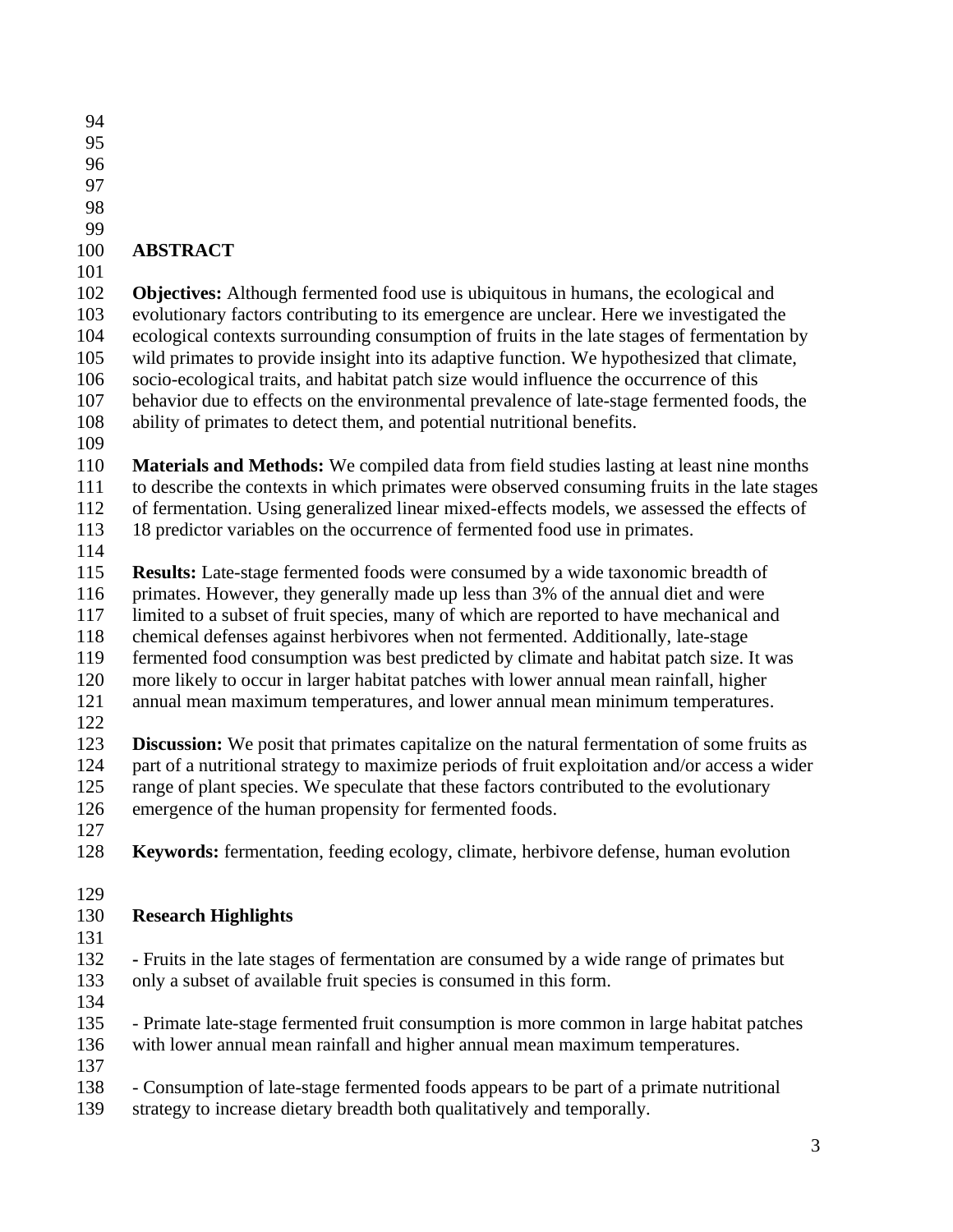### **1 INTRODUCTION**

| 141 | Food fermentation – the anaerobic microbial degradation of carbon compounds into            |
|-----|---------------------------------------------------------------------------------------------|
| 142 | ethanol and/or lactic acid – is a central part of human diet and culture (Tamang $\&$       |
| 143 | Kailasapathy, 2010). Humans from many cultures regularly incite or direct microbial         |
| 144 | fermentation of a wide range of foods that include meat and dairy products, grains, fruits, |
| 145 | and vegetables (Battcock & Azam-Ali, 1998; Campbell-Platt, 1994; Deshpande, 2000;           |
| 146 | Tamang, Holzapfel, Shin & Felis, 2017). Such foods make up 20 to 40% of the global food     |
| 147 | supply (Campbell-Platt, 1994). Although not all fermented foods contain ethanol, the        |
| 148 | majority of anthropological fermented food research to date targets ethanol as an indicator |
| 149 | of fermentation (e.g. Dominy, 2015; Dudley, 2002; Garnier & Valamoti, 2016; Hayden,         |
| 150 | Canuel, & Shanse, 2013; Kuijt, 2009; Liu et al., 2018; Milton, 2004; Ross, Morgan, & Hill,  |
| 151 | 2002; Smalley et al., 2003).                                                                |
| 152 | Directed fermentation by humans has early origins. There is archaeological                  |
| 153 | evidence that humans have engaged in directed fermentation of fruits and grains and stored  |
| 154 | the resulting ethanol in large quantities since ~4300 BC, although some suggest a date as   |
| 155 | early as 12,500 cal BP (Garnier & Valamoti, 2016; Hayden et al., 2013). Evolutionary        |
| 156 | changes in human genes for processing ethanol and for interacting with a major lineage of   |
| 157 | fermenting bacteria (Lactobacillales) are compatible with an even earlier association with  |
| 158 | fermented foods, dating back to the divergence of hominids from other primates at $\sim 10$ |
| 159 | Mya (Carrigan et al., 2015; Janiak, Pinto, Duytschaever, Carrigan, & Melin, 2020; Peters et |
| 160 | al., 2019). Limited technology for processing and storing food at this time makes it likely |
| 161 | that our hominid ancestors relied more heavily on naturally occurring fermented foods.      |
| 162 | However, some simple forms of directed fermentation, such as burying food items or          |
| 163 | submerging them in water (Speth 2017), may have been possible.                              |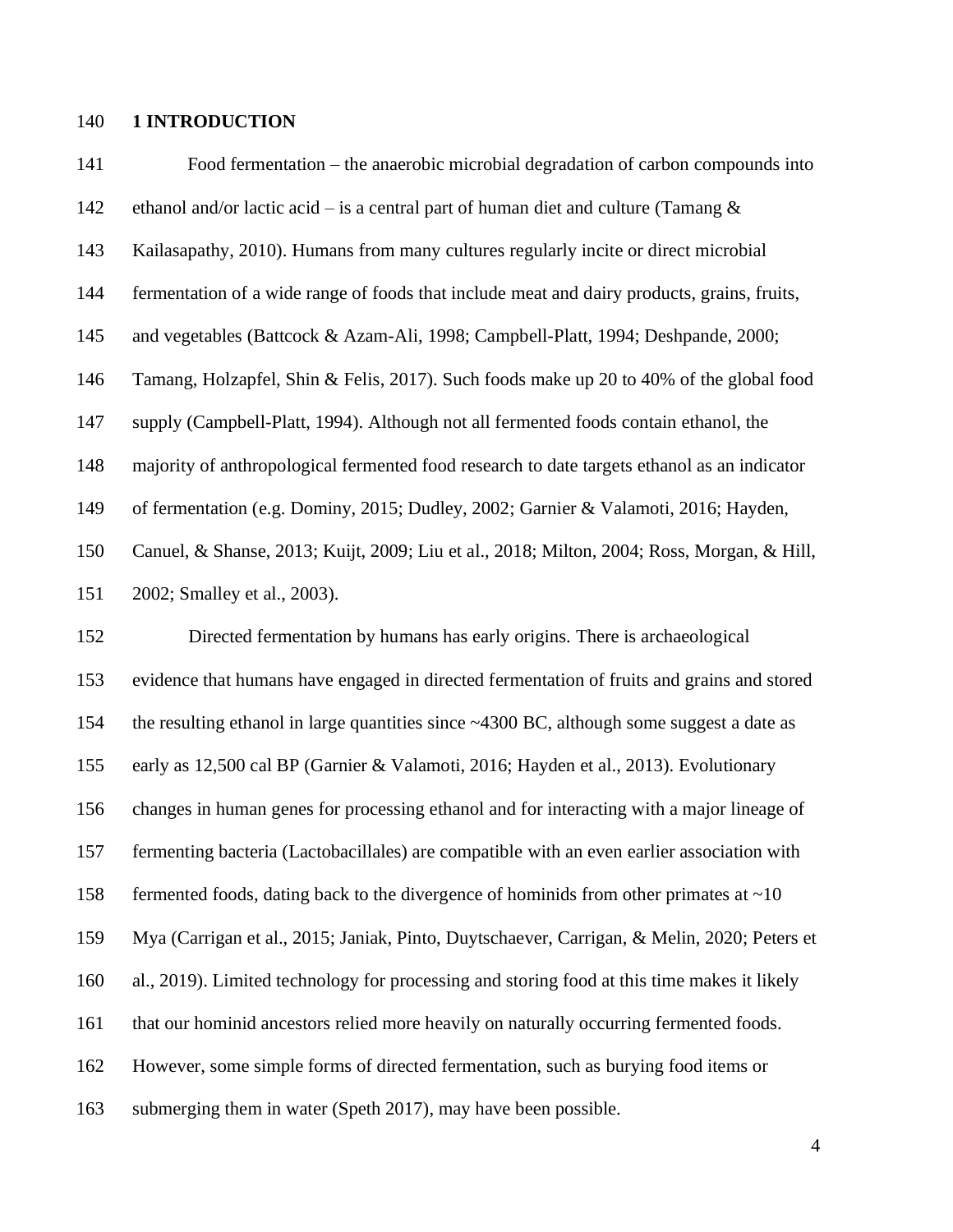| 164 | Why humans have incorporated fermented products so prominently into their diet                  |
|-----|-------------------------------------------------------------------------------------------------|
| 165 | across their evolutionary history is unclear. Fermentation is an effective food preservative    |
| 166 | since it produces locally high concentrations of ethanol and lactic acid that ultimately        |
| 167 | prevent microbial growth and associated food spoilage (Boulton, Singleton, Bisson, &            |
| 168 | Kunkee, 1999; Pretorius, 2000; Skinner, Passmore, & Davenport, 1980; Thomson et al.,            |
| 169 | 2005). Additionally, the physiological effects of consuming ethanol (i.e. intoxication) are     |
| 170 | believed to have facilitated social gatherings and rituals (Liu et al., 2018). Accordingly, the |
| 171 | modern and ancient contexts in which fermented food use has been documented often               |
| 172 | suggest central roles of food preservation and socially motivated ethanol acquisition in        |
| 173 | driving the ubiquity of human fermented food use (Dominy, 2015; Dudley, 2002; Kuijt,            |
| 174 | 2009; Liu et al., 2018; Milton, 2004; Ross, et al., 2002; Smalley et al., 2003). However,       |
| 175 | given genetic evidence that human adaptations for fermented food consumption emerged            |
| 176 | before the technology associated with its directed production and storage (Carrigan et al.,     |
| 177 | 2015; Janiak et al., 2020; Peters et al., 2019), fermented food consumption may have            |
| 178 | provided another selective advantage earlier in our evolutionary history.                       |
| 179 | Given their high sugar content, fruits often ferment naturally (Dominy, 2004; Duar              |
| 180 | et al., 2017; Dudley, 2002; Gorgus, Hittinger, & Schrenk, 2016; Martinson, Herre,               |
| 181 | Machado, & Arnold, 2012; Nyanga et al., 2007; Ruiz Rodriguez et al., 2019; Weaver,              |
| 182 | 2016) making it likely that all frugivorous animals consume some minimum amount of              |
| 183 | fermented foods. However, overripe fruits in late stages of fermentation commonly remain        |
| 184 | in food patches after other fruits have been depleted. As described above, fermentation is      |
| 185 | distinct from rot or decay in that it involves distinct microbes and precludes the production   |
| 186 | of most toxic microbial byproducts (except ethanol). Therefore, it has been suggested that      |
| 187 | fruits in the late stages of fermentation could have been a fallback food for increasingly      |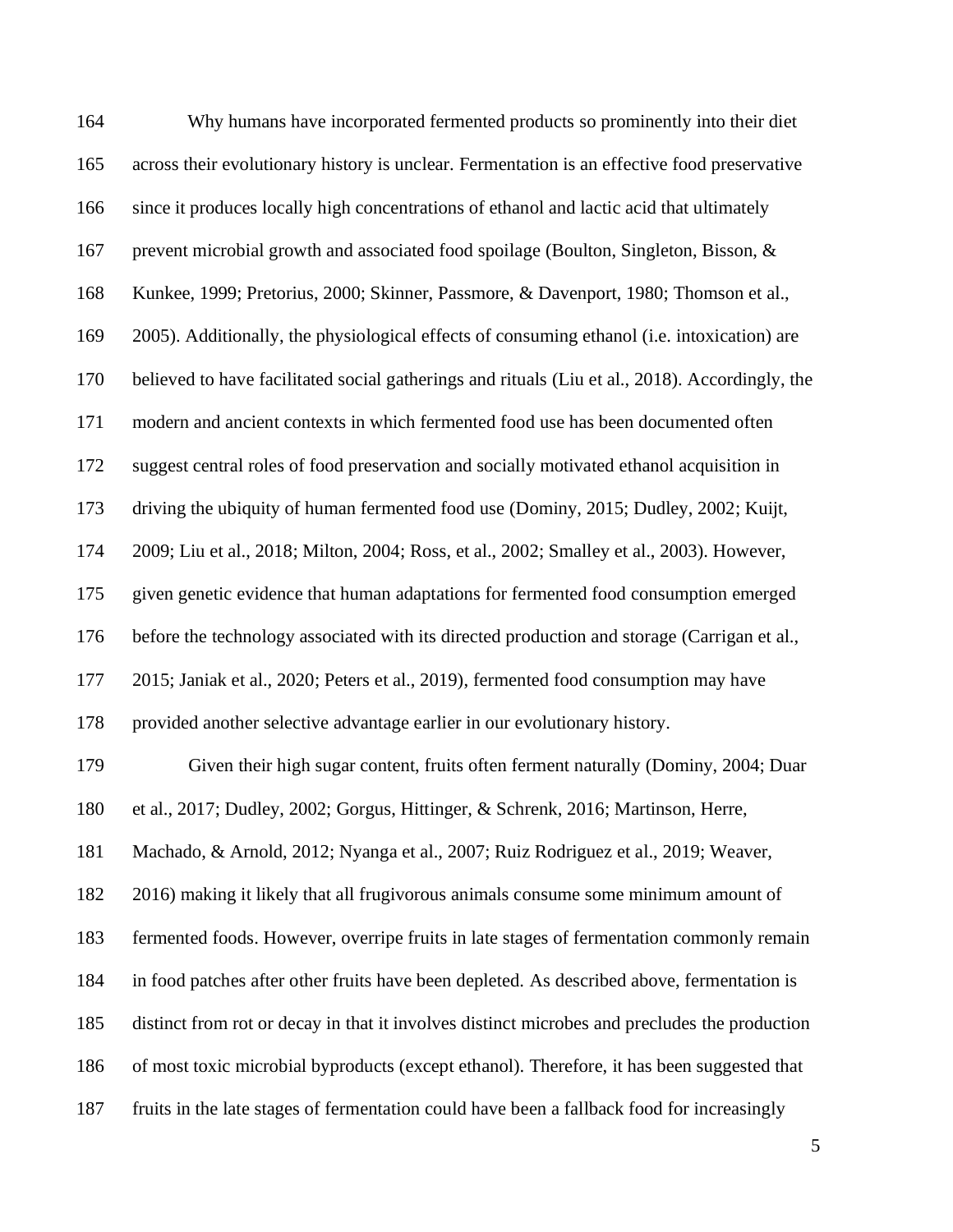terrestrial hominids during periods of low food availability in patchy woodland

environments (Carrigan et al., 2015).

| 190 | Foods in the late stages of fermentation could also convey nutritional benefits that            |
|-----|-------------------------------------------------------------------------------------------------|
| 191 | provide a selective advantage to consumers year-round. Compared to unfermented foods,           |
| 192 | fermented foods have higher caloric, free amino acid, and vitamin content (NRC, 1998;           |
| 193 | Gobbetti et al., 1994; LeBlanc et al., 2013; Mitchell & Herlong, 1986; Tamang, Shin, Jung       |
| 194 | & Chae, 2016). In the wild, many fermented foods contain embedded insects, which                |
| 195 | provide an additional protein source (Barnett et al., 2017; Barnett et al., in press; Braham,   |
| 196 | 2015; Hodge & Arthur, 1996; Xiaoming, Ying, Hong, & Zhiyong, 2010). Also,                       |
| 197 | fermentation improves digestibility of food by breaking down resistant starch, soluble fiber,   |
| 198 | toxins, and secondary plant metabolites (Binita & Khetarpaul, 1997; Chaves-López et al.,        |
| 199 | 2014; Gupta, Gangoliya, & Singh, 2015; Rollan, Gerez & Leblanc, 2019). For example,             |
| 200 | some toxic foods, such as blowfish and cassava, can only be consumed after fermentation         |
| 201 | (Akinrele, 1964; Anraku et al., 2013). Together these properties not only directly affect       |
| 202 | consumer nutrient intake and balance but may also result in a more favorable balance            |
| 203 | among the nutrients of a food which in turn can play a critical role in food selection (Felton  |
| 204 | et al., 2009). Therefore, foods in the late stages of fermentation could have represented a     |
| 205 | critical nutritional resource to hominids, particularly as energetically expensive life history |
| 206 | traits such as long juvenile periods, short interbirth intervals, and large brains emerged      |
| 207 | across evolutionary time (Aiello & Key, 2002; Antón, Potts, & Aiello, 2014; Leonard &           |
| 208 | Robertson, 1992, 1997). The consumption of other high quality diet items such as meat and       |
| 209 | cooked foods has also been hypothesized to have provided essential nutritional resources        |
| 210 | for the development and maintenance of these traits in hominids (Aiello & Wells, 2002;          |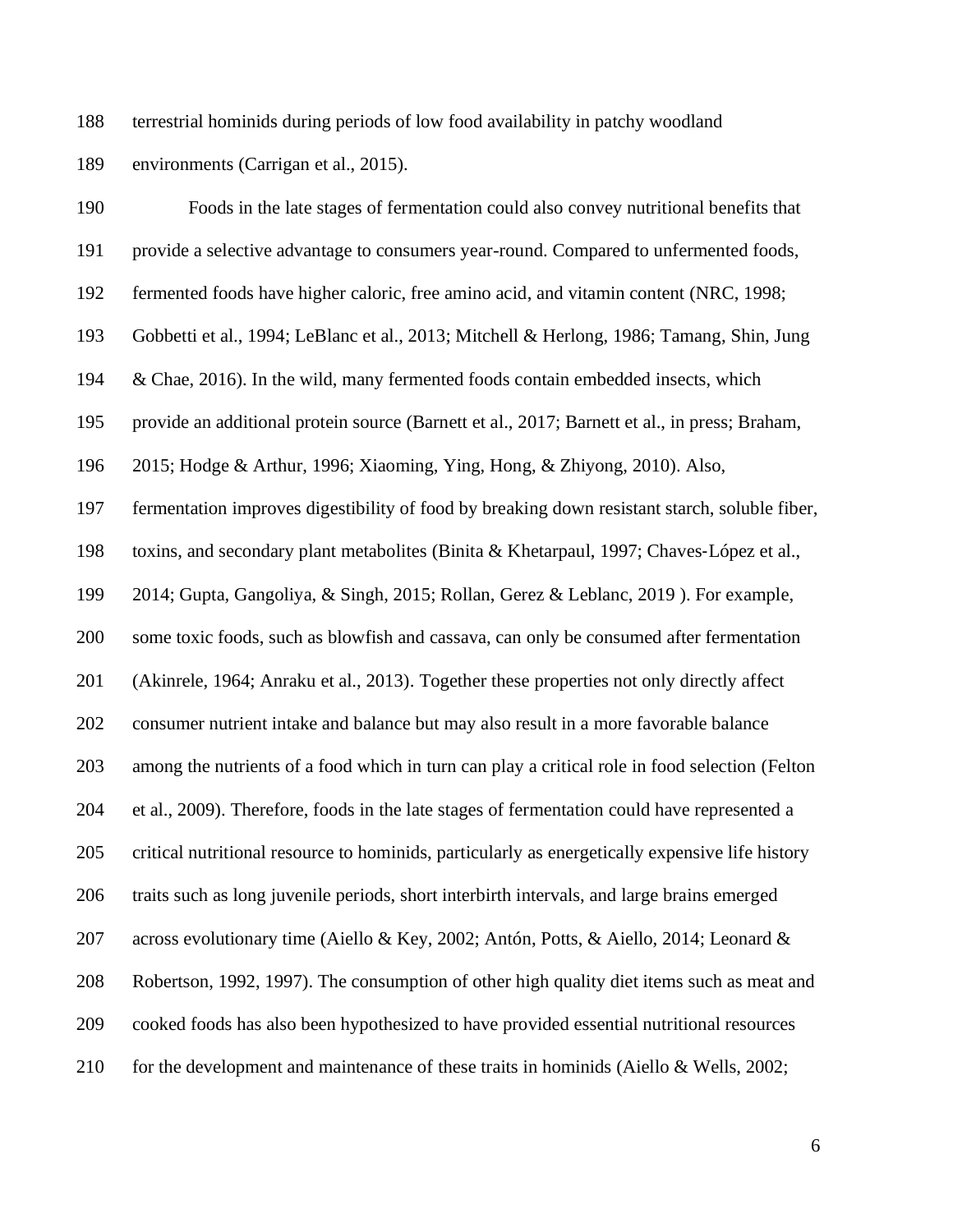DeCasien, Williams, & Higham, 2017; Wrangham, 2009; Wrangham & Conklin-Brittain, 2003).

 Fermented foods contain live microbes, substrates for microbial metabolism, and microbial metabolites, which may affect consumer health and fitness either directly or indirectly through impacts on the microbiome (Jacobsen et al., 1999; Kim et al., 2016; Maldonado-Gómez et al., 2016; Marco et al., 2017). Given the broad effects of the microbiome on host metabolism (Oliphant & Allen-Vercoe, 2019; Visconti et al., 2019), immune function (Al Nabhani & Eberl, 2020), and neuroendocrine dynamics (Cryan et al., 2019; Sylvia & Demas, 2018), fermented foods have the potential to affect consumer physiology in many ways. Beyond intoxication caused by excessive consumption of fermented foods with high ethanol content, none of these documented physiological effects are negative. Therefore, fermented food consumption could have provided a selective advantage to hominids in addition to the nutritional advantages discussed above. Indeed, studies of human fermented food use consistently demonstrate a range of improved health outcomes (e.g. Bourrie, Willing, & Cotter, 2016; Burton et al., 2017; Yartey, Nkrumah, Hori, Harrison, & Armar, 1995). However, the wide variety of positive health effects that fermented foods can produce via the microbiome make it difficult to predict specific scenarios in which these properties would be most evolutionarily advantageous based on current knowledge.

 Even in the context of nutrition, modern human technology and cultural practices complicate our ability to evaluate the potential fitness benefits of human fermented food consumption. As a result, comparative data from non-human primates (hereafter primates) are essential for exploring the adaptive function of this behavior. By determining how pervasive consumption of late-stage fermented foods by wild primates is and the ecological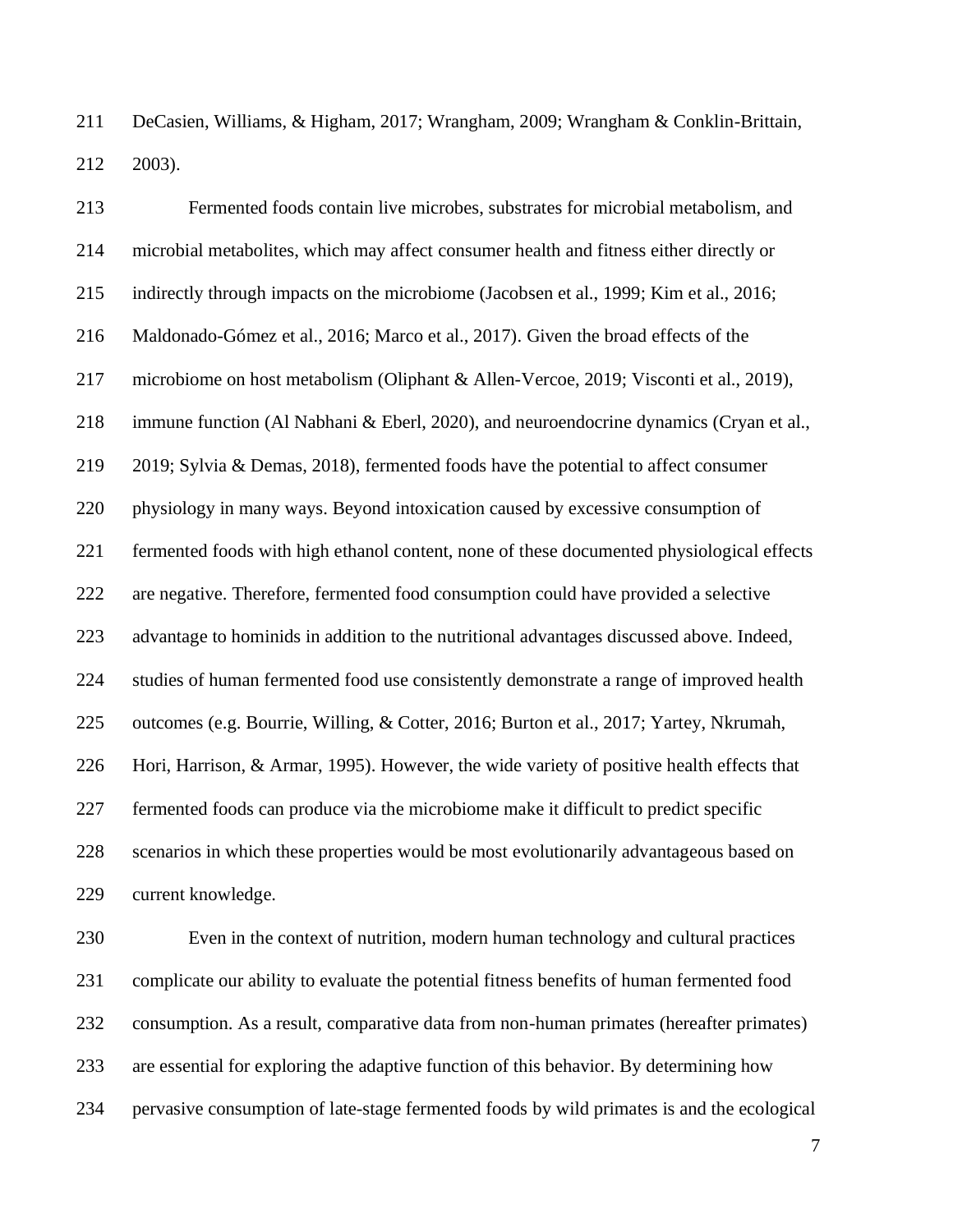contexts in which it occurs, we can begin to more accurately assess the ecological and

evolutionary forces that drive it and contextualize it within human evolutionary history.

Nevertheless, few studies on this subject have incorporated primate data.

 A handful of comparative genetic analyses of physiological adaptations for fermented food consumption integrate data from multiple primate species (Carrigan et al., 2015; Janiak et al., 2020; Peters et al., 2019). Additionally, some behavioral research has investigated primate ethanol affinity in response to the Drunken Monkey Hypothesis (Dudley, 2002, 2004). This hypothesis posits that humans direct the production of fermented foods and consume them as a result of our affinity for ethanol, which stems from our evolutionary past as frugivorous primates that used ethanol as an olfactory and/or gustatory signal for energy-rich fruit (Dudley, 2002, 2004). Therefore, data from other primates have been used to test the relationship between frugivory and ethanol affinity. The results indicate that primates across the Order prefer solutions of 2-5% ethanol over water (Dausch Ibañez, Hernandez Salazar, & Laska, 2019; Gochman, Brown, & Dominy, 2016; Hockings et al., 2015; Kornet, Goosen, Ribbens, & Van Ree, 1990; Mandillo, Titchen, & Miczek, 1998). However, data from spider monkeys (*Ateles geoffroyi*) indicate that sweet solutions are preferred over ethanol regardless of calorie content (Dausch Ibañez et al., 2019). Outside of this context, fermented food consumption is rarely mentioned in studies of primate feeding ecology, despite the fact that not all fermented foods contain ethanol but all of them likely confer a range of nutritional and health benefits to consumers.

 As a first step to address this knowledge gap, we compiled qualitative data describing overripe fruit consumption from primate field studies around the world to estimate the minimum prevalence of late-stage fermented foods in wild primate diets, regardless of ethanol content, and the ecological contexts in which the consumption of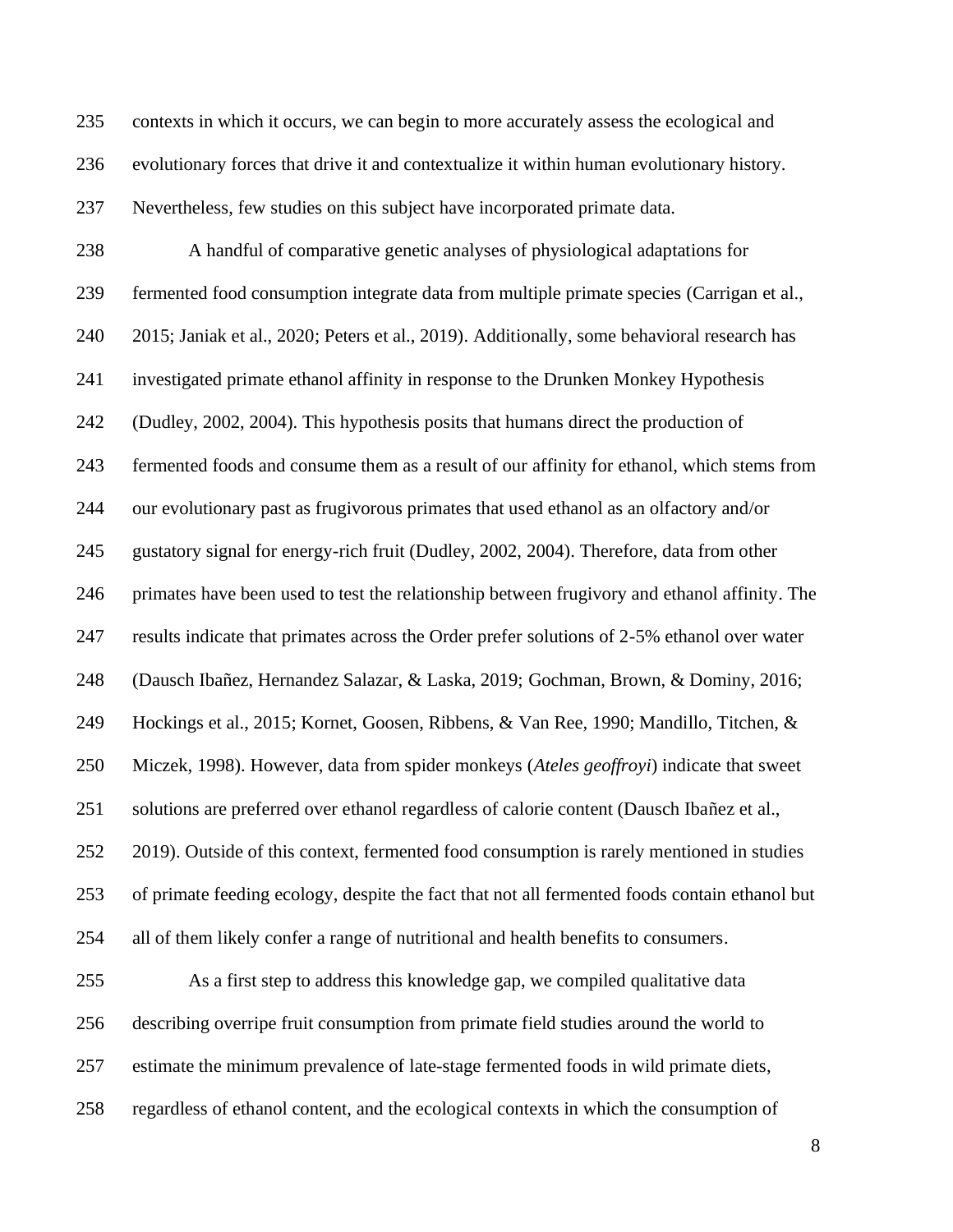these foods occurs. We hypothesized that local climate, primate socio-ecological traits, and 260 habitat patch size (Table S1) would predict the prevalence of primate consumption of late- stage fermented foods. First, climate affects both the rate of fermentation and the rate of 262 ethanol evaporation (Isu & Njoku, 1998), thereby influencing the local prevalence of late- stage fermented foods and the probability that primates will detect them via olfaction (Dominy, 2004; Nevo & Valenta, 2018; Melin et al., 2019). Therefore, we predicted that mean minimum annual temperature, mean maximum annual temperature, mean daily temperature, mean annual rainfall, elevation, and latitude and longitude would be associated with the occurrence of late-stage fermented food consumption in wild primates. Given that fruit ferments easily in nature (Dominy, 2004; Duar et al., 2017; Dudley, 2002; Gorgus, Hittinger, & Schrenk, 2016; Martinson, Herre, Machado, & Arnold, 2012; Nyanga et al., 2007; Ruiz Rodriguez et al., 2019; Weaver, 2016), we predicted that primate species and populations with high percentages of fruit in their diets and low percentages of leaves and invertebrates would be more likely to encounter and consume late-stage fermented food. Since home range, social group size, body size, and encephalization quotients are 274 often correlated with diet (Clutton-Brock & Harvey, 1980; Dunbar & Shultz, 2007, 2017; Kudo & Dunbar, 2001), we also expected these variables to be associated with late-stage fermented food consumption. Finally, due to the relationship between habitat patch size and food availability more generally (Abbas et al., 2011; Fahrig, 2003; Laurance, Delamonica, Laurance, Vasconcelos, & Lovejoy, 2000), we predicted that habitat patch size would predict the prevalence of late-stage fermented foods and their consumption. 

### **2 | MATERIALS AND METHODS**

**2.1 | Behavioral data collection**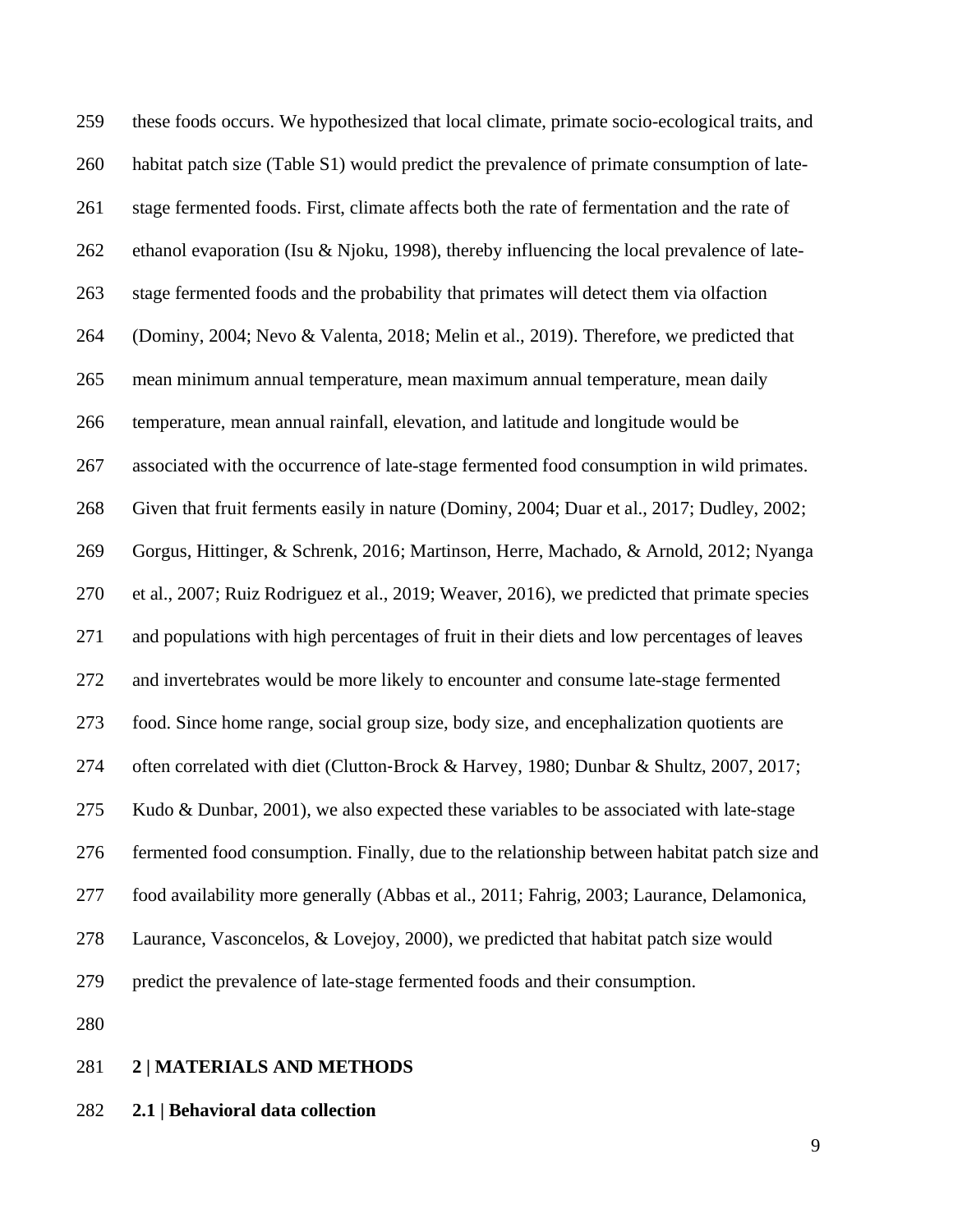| 283 | KRA, YZ, and TME identified a group of researchers who had completed a wild           |
|-----|---------------------------------------------------------------------------------------|
| 284 | primate field study of at least nine consecutive months using multiple approaches. We |
| 285 | searched two general online databases (https://scholar.google.com,                    |

[http://xueshu.baidu.com\)](http://xueshu.baidu.com/) using specific key words such as "primate" and "diet" combined

with primate family names one year at a time beginning with 2005. We also reviewed the

literature cited in multiple primate ecology books (Brady & Carville, 2012; Campbell,

Fuentes, MacKinnon, Bearder, & Stumpf, 2011; Davies & Oates, 1994; Dudley, 2014;

NRC, 2003; Rowe & Myers, 2016; Strier, 2016). Finally, we flagged abstracts from the

programs of primate conferences in 2018 and 2019, including the American Society of

Primatologists and the American Association of Physical Anthropologists.

 KRA asked 151 researchers with relevant field studies and current email contact information to report whether they had observed their study subjects consuming fermented foods (i.e., plant foods clearly overripe or fermenting based on their color, physical traits, smell, or other useful indicator traits). These food items could be found on the ground, but this was not necessary for a food to be deemed 'fermented.' Most fruits consumed by primates are likely to have undergone some degree of fermentation (Dominy, 2004), but only late stages of fermentation with higher concentrations of ethanol and other microbial products (Biale 1954) are likely to be identified using the sensorial cues we employed here. Therefore, it is likely that we are excluding a substantial amount of fermented foods (e.g. floral nectar and fruits with other levels of maturity (Aleksey Maro, personal communication; Wiens et al., 2008; Weaver, 2016) from our analysis. However, without systematic chemical and microbial analyses of primate food items, this conservative approach represents the current best available option.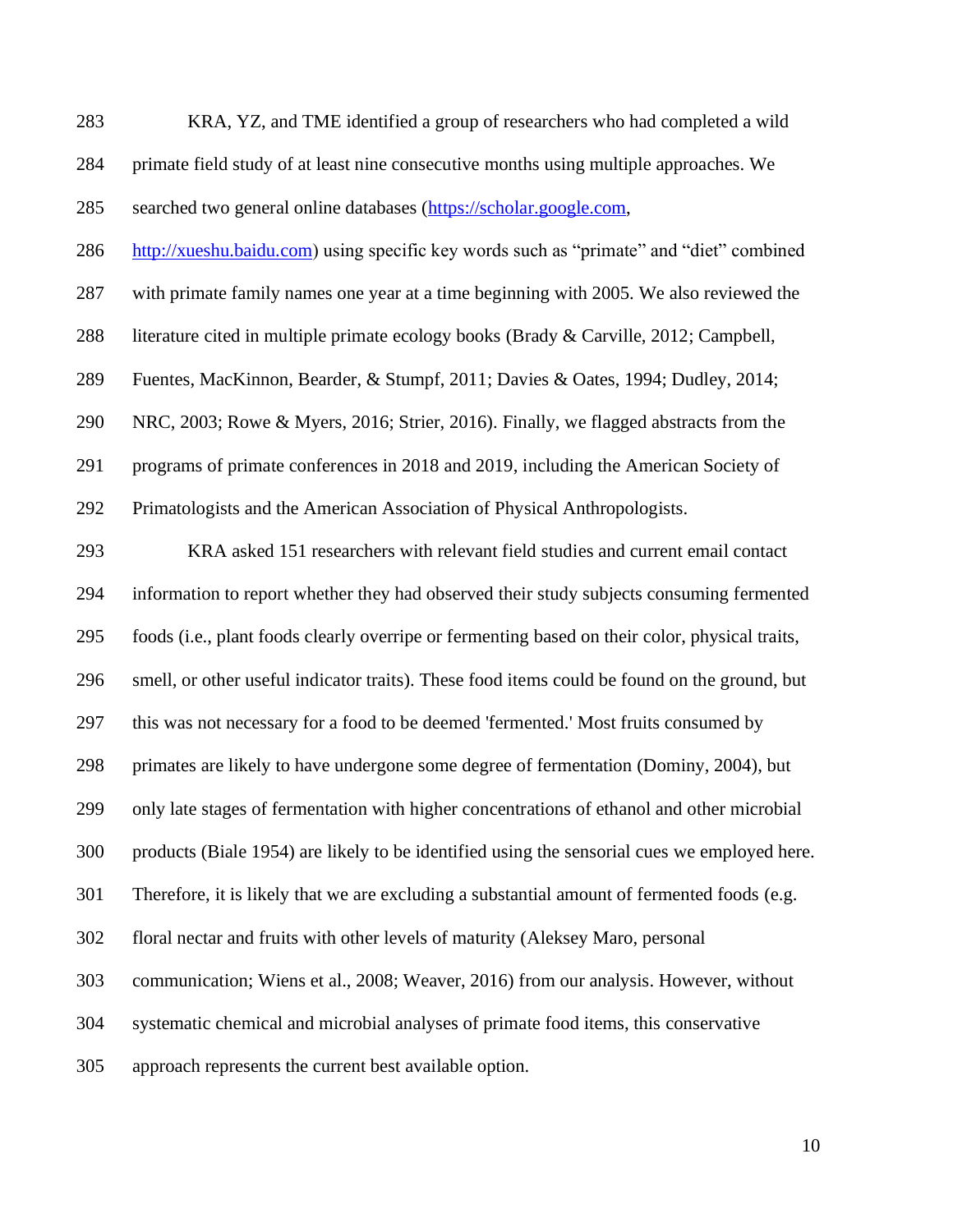Additionally, foods, particularly fruits, in late stages of fermentation are more likely to have physiological effects on consumers as a result of higher concentrations of microbes and/or microbial by-products (Tamang et al., 2016). As a result, we may be strengthening our statistical ability to detect ecological patterns by focusing on these late-stage fermented foods. Given that the relative concentrations of ethanol and other microbial products--and the likelihood of perception by human observers--are likely to vary by plant species, quantitative data describing these variables for a range of food items are necessary to test the extent to which primate ecology varies with food fermentation stage. However, that analysis is beyond the scope of the current paper, and independent efforts to achieve this goal are currently underway. We hope to address this question more effectively in the future once additional data are available.

 We collated data for 40 species of primates inhabiting 50 research sites (Table S1). While these data encompass a small percentage of all extant primate species (7.9%, 40 out of 504 recognized species; Estrada et al., 2017), 11 out of the 16 extant primate families were represented across all continents inhabited by primates, and we included both tropical and temperate environments. Therefore, we believe that our database fairly represents the phylogenetic and geographic diversity of the order Primates. Study duration ranged from 9 to 312 months (median = 15 months), and we used data from multiple social groups or communities of 18 species distributed across 13 sites.

 We included data describing the location and length of their study, the elevation, mean annual maximum and minimum temperatures, mean daily temperature, and mean annual rainfall of the study site, the mean contribution of fruits, leaves, and invertebrates to the diet of the study species, the frequency with which any fermented foods were consumed relative to total observation time, and any other relevant details about the types of foods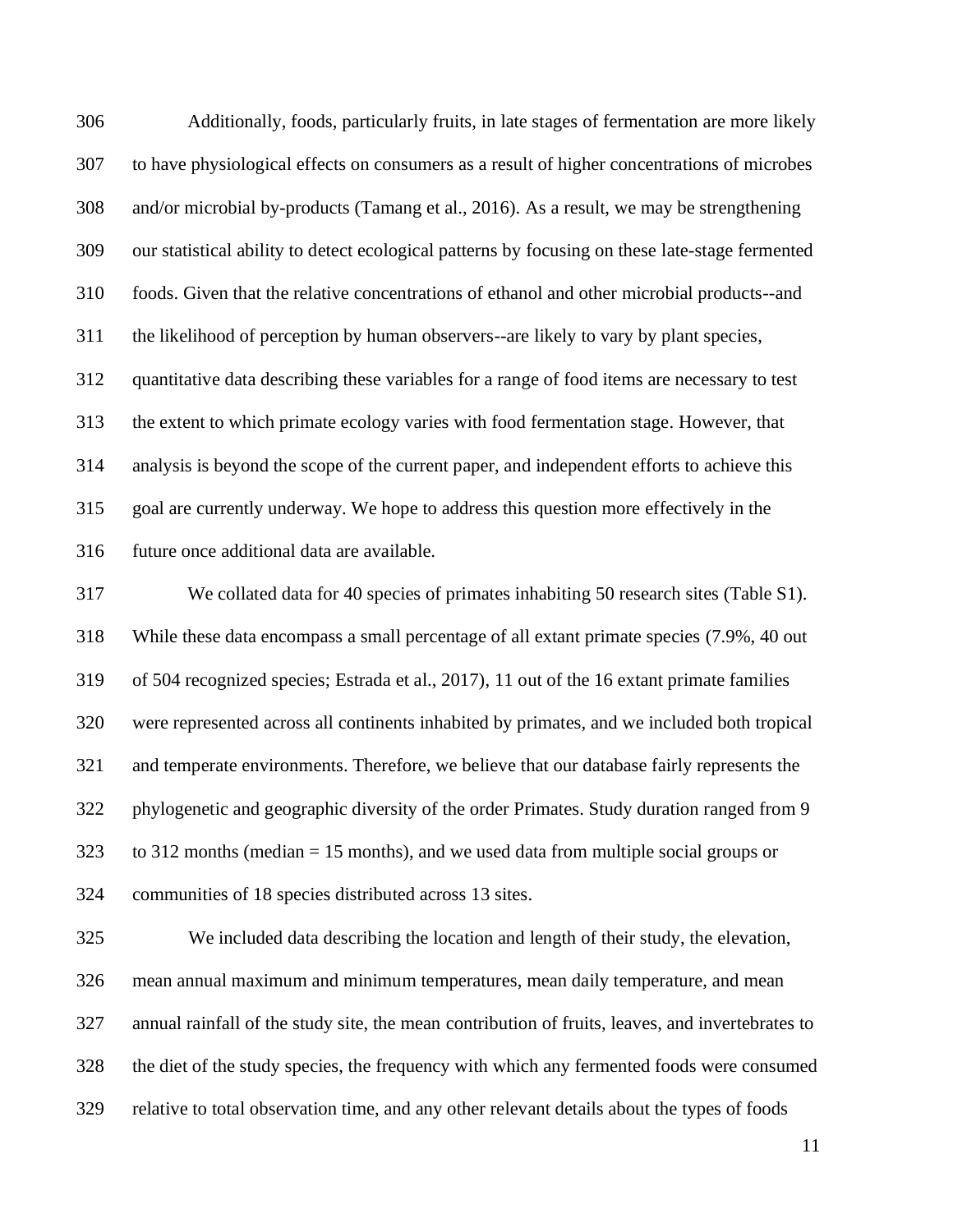consumed or associated behavior, such as seasonality or specific handling behaviors (Table S1).

#### **2.2 | Physical and chemical traits of the late-stage fermented foods consumed**

 For all late-stage fermented foods, we compiled data from each study site or the literature describing presence/absence of a tough husk or skin, relative fiber content, and presence/absence of secondary metabolites and their concentrations. We evaluated tough husks qualitatively. A relative assessment of fiber content compared to other fruits at the same site was possible for 35 fruits, and for 25 of these fruits the nutritional data were available for that study site specifically. Secondary metabolite data were more difficult to compile. Quantitative data were available for 11 fruit species at three sites. For the rest of the fruits, we searched the literature using the fruit species name combined with terms such as 'toxin' and 'secondary metabolite.' Because data describing secondary metabolite content in fruits is sparse, in many cases we had to rely on literature describing medicinal use that implied increased concentrations of identified or unidentified secondary metabolites. Using this approach, we were able to find evidence of the occurrence of secondary metabolites for 34 fruit species (Table 3).

#### **2.3 | Data analysis**

We assessed the influence of 18 predictor variables (Table 1) on the occurrence of late-

stage fermented food consumption via generalized linear mixed-effects models (GLMM;

Zuur, Ieno, Walker, Saveliev, & Smith, 2009) with a binomial distribution and logit link

function using the function 'lmer' of the R package lme4 (Bates et al., 2015). We specified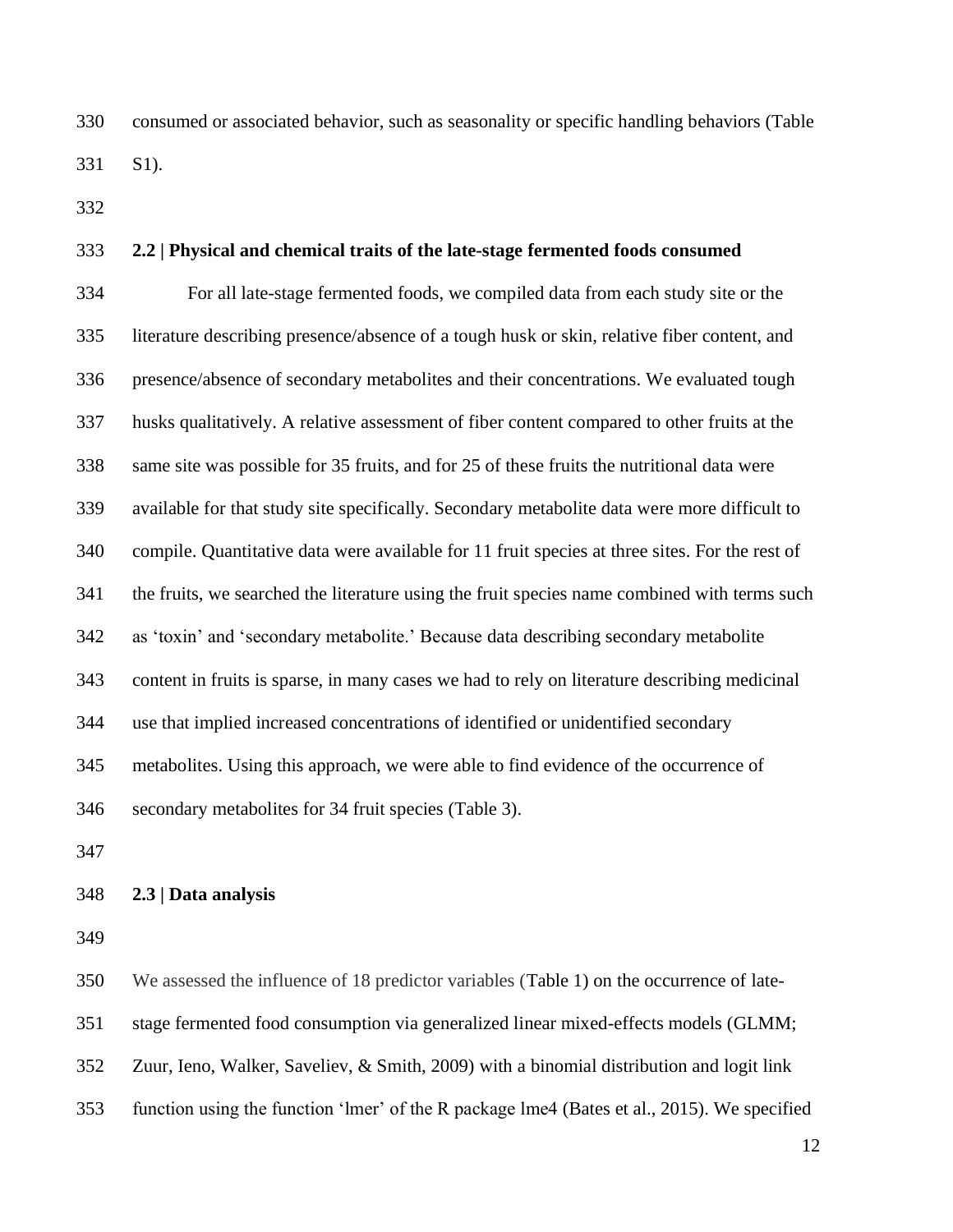the occurrence of late-stage fermented food consumption as a binary response variable, all the predictor variables as fixed factors, and study site as a random factor to account for data from repeated measures of the same species in different social groups at the same site. In addition to socio-ecological, climate, and habitat patch size variables, we included study length in all of our models to determine if shorter studies were biased against what we assumed would be a relatively rare behavior (Souza-Alves et al., 2019). To avoid overparameterization and problems of convergence with the global model, we did not consider variable interactions (see Grueber, Nakagawa, Laws, & Jamieson, 2011). We also did not include variables describing primate taxonomy because limited replication of species reduced the power of the analysis to assess the impact of these variables.

 Given differences in scale among the predictor variables, we standardized them using the 'standardize' function of the package MuMIn (Barton, 2020) as recommended by Grueber et al. (2011). We avoided multicollinearity problems by only including those variables with Variance Inflation Factors (VIF) <3 into the models (Zuur et al., 2009) using the 'vifstep' function of the package usdm (Naimi, Hamm, Groen, Skidmore, & Toxopeus, 2014). The seven variables with VIF >3 that we excluded from the global model were female body mass, male body mass, male relative encephalization quotient, percentage of leaves in the diet, percentage of invertebrates in the diet, mean daily temperature, and elevation.

373 We selected models with an  $\Delta AICc \leq 2$  as the most parsimonious (Grueber et al., 2011). Given the occurrence of multiple equally parsimonious models, we also performed full-model averaging on all models with an ΔAICc <2 to account for model uncertainty and to identify the best predictors of patterns of late-stage fermented food consumption in our data set (Grueber et al., 2011). We used the 'model.avg' function of the R package MuMIn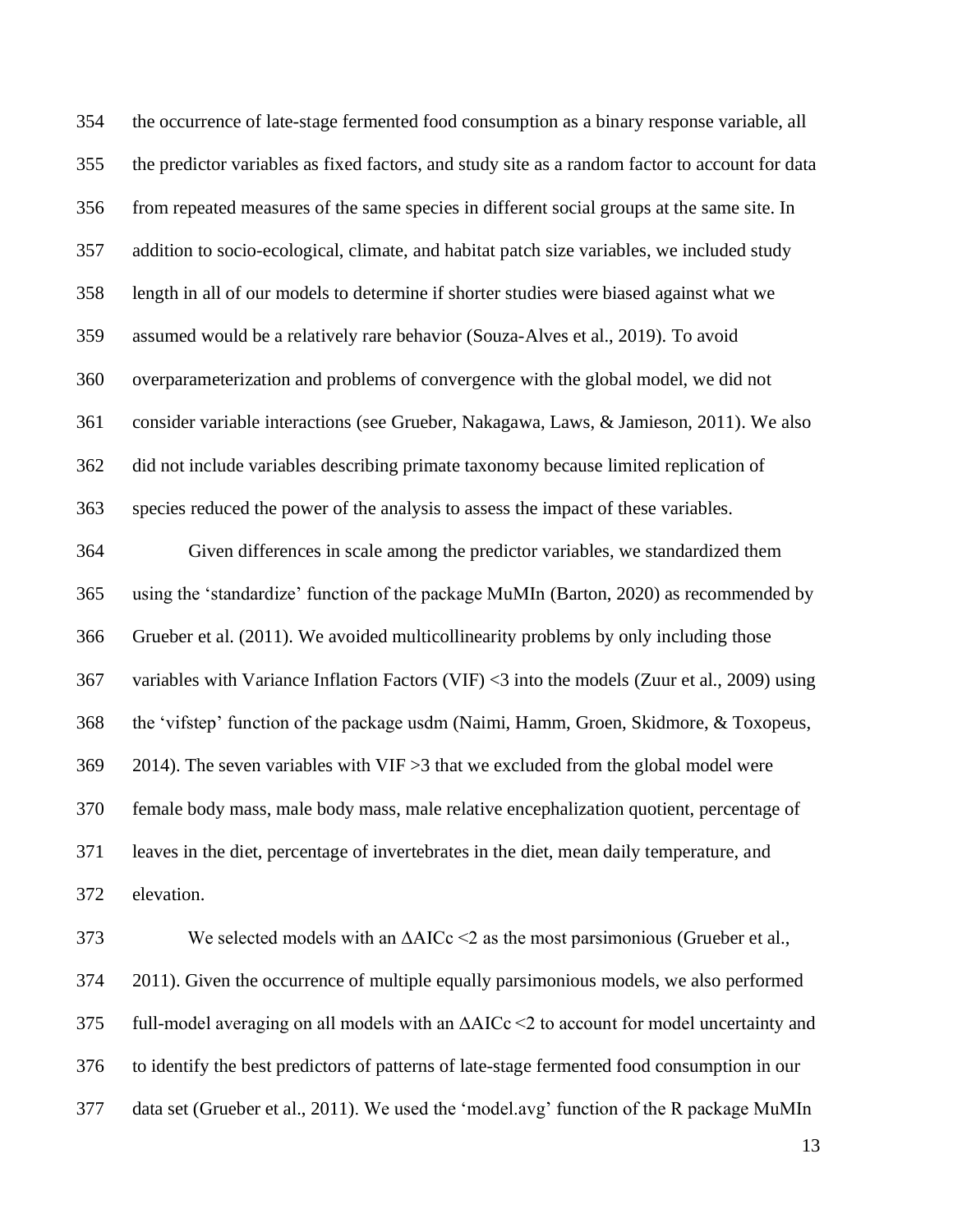| 378 | to identify the averaged model and the predictor weight $(\sum w_i)$ of each variable. We             |
|-----|-------------------------------------------------------------------------------------------------------|
| 379 | determined the coefficient of determination for each model with $\triangle AICc \leq 2$ using the     |
| 380 | MuMIn 'r.squaredGLMM' function. We performed all statistical analyses in R 3.6.3 (R                   |
| 381 | CoreTeam, 2020).                                                                                      |
| 382 |                                                                                                       |
| 383 | 3   RESULTS                                                                                           |
| 384 | 3.1   Occurrence of late-stage fermented food consumption in wild primates                            |
| 385 |                                                                                                       |
| 386 | Out of 40 species of wild primates studied at 50 sites, 15 species (37.5%) were reported to           |
| 387 | consume late-stage fermented foods at 23 sites in 12 countries across four continents.                |
| 388 | Overall, late-stage fermented food consumption occurred infrequently (Table 2, S1). We                |
| 389 | estimated that it constituted from 0.01% to 3% of the annual diet in most groups, although            |
| 390 | there were seasonal differences. For example, we found that late-stage fermented fruits               |
| 391 | could account for as much as 15% of the feeding records of Cebus imitator and Alouatta                |
| 392 | guariba clamitans during some seasons. For some primates, such as A. guariba clamitans,               |
| 393 | these seasons represented periods of low food availability (VBF personal observation),                |
| 394 | whereas for many others, such as C. imitator, they did not (EKM personal observation).                |
| 395 | While we recorded late-stage fermented food consumption in all our <i>Pan paniscus</i> and <i>C</i> . |
| 396 | <i>imitator</i> social groups (three and seven, respectively), not all populations or social groups   |
| 397 | of the other species studied exhibited this behavior.                                                 |
| 398 |                                                                                                       |
| 399 | 3.2   Main sources of fermented foods and behavioral strategies used                                  |
| 400 |                                                                                                       |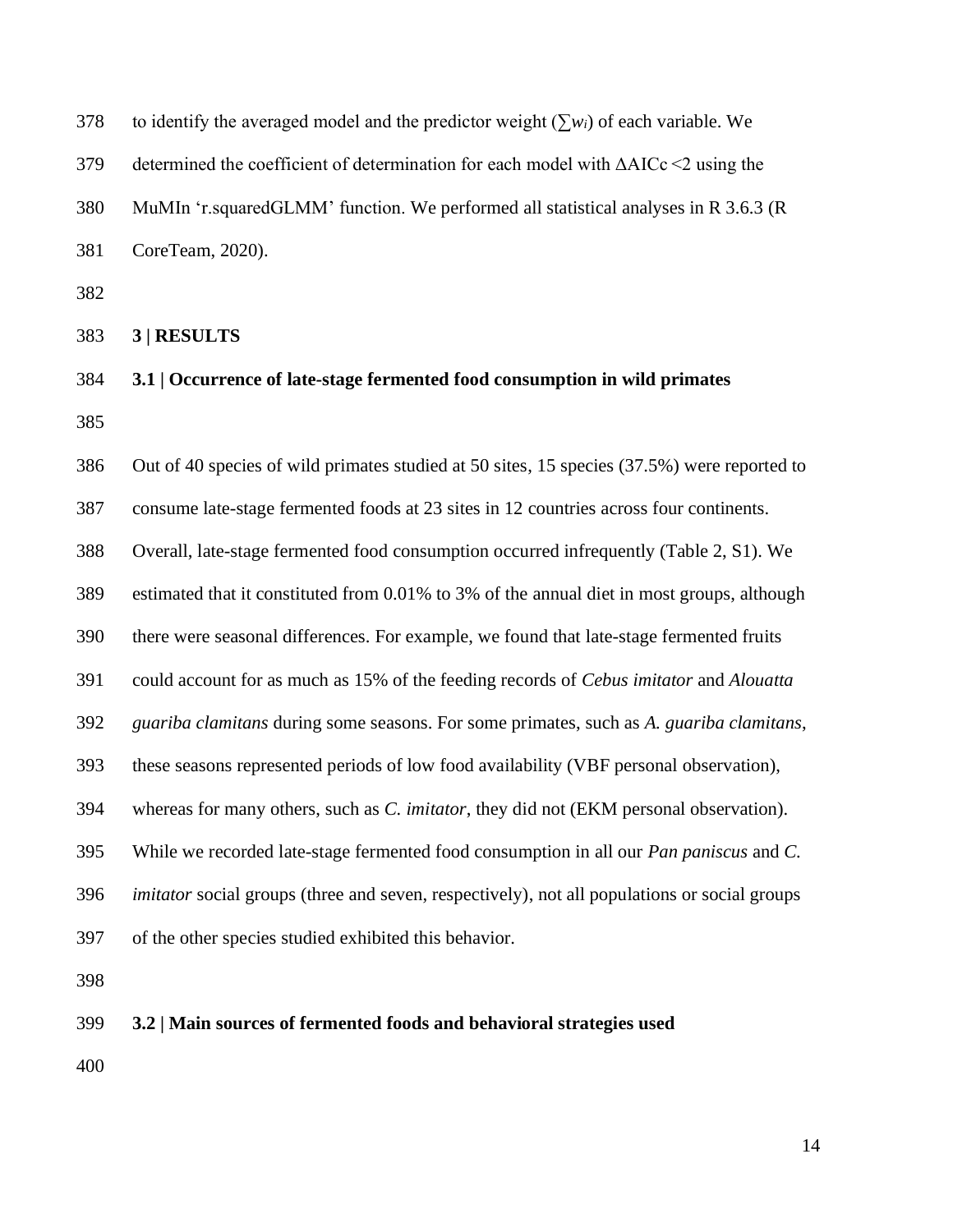Late-stage fermented food consumption was limited to fruits (Tables 2, 3, S1). The richness of late-stage fermented fruits exploited ranged from one to nine fruit species for a given primate species (Tables 2, 3, S1). *Pan paniscus* exhibited the highest richness of late-stage fermented fruit species in the diet (N=9 fruit species), followed by *Ateles geoffroyi* (N=8), *Alouatta guariba clamitans* (N=7), and *Cebus imitator* (N=5; Table 2). The remaining primate species exploited between one and three fruit species (Table 2).

 At least 31 of the 44 fruit species that were consumed in late stages of fermentation 408 have defenses in the form of difficult-to-break tough husks/skins  $(N=16)$  or secondary metabolites, such as alkaloids, acetogens, saponins, and tannins (N=25; Table 3). Almost all fruits (95%) were consumed both ripe/unfermented and overripe/fermented (Table 3). In some cases, late-stage fermented fruits were only consumed when the patch was depleted of ripe fruits (Table S1). We also reported cases in which very ripe or late-stage fermented fruits appeared to be preferred over semi-ripe and unripe fruits. Specifically, *Cebus imitator* at La Suerte, Costa Rica, was observed frequently knocking ripe *Dipteryx oleifera* (Fabaceae) fruits to the ground and returning up to two weeks later to consume them (up to 15% of feeding time seasonally, EKM personal observation). These fruits were never consumed unfermented by the capuchins. *Eulemur fulvus* at Ampijiroa, Madagascar (up to 5% of feeding time seasonally, PTR personal observation) and *Ateles geoffroyi* at Punta Laguna, Mexico (up to 1% of feeding time seasonally, BPG personal observation) were also reported to drop fruits to the ground and return to feed on them later. However, unlike the capuchins, both lemurs and spider monkeys consumed the target fruits in different stages of ripening, although the lemurs appeared to prefer fallen fruits over those on the trees since they would consume fallen fruits first when both were available.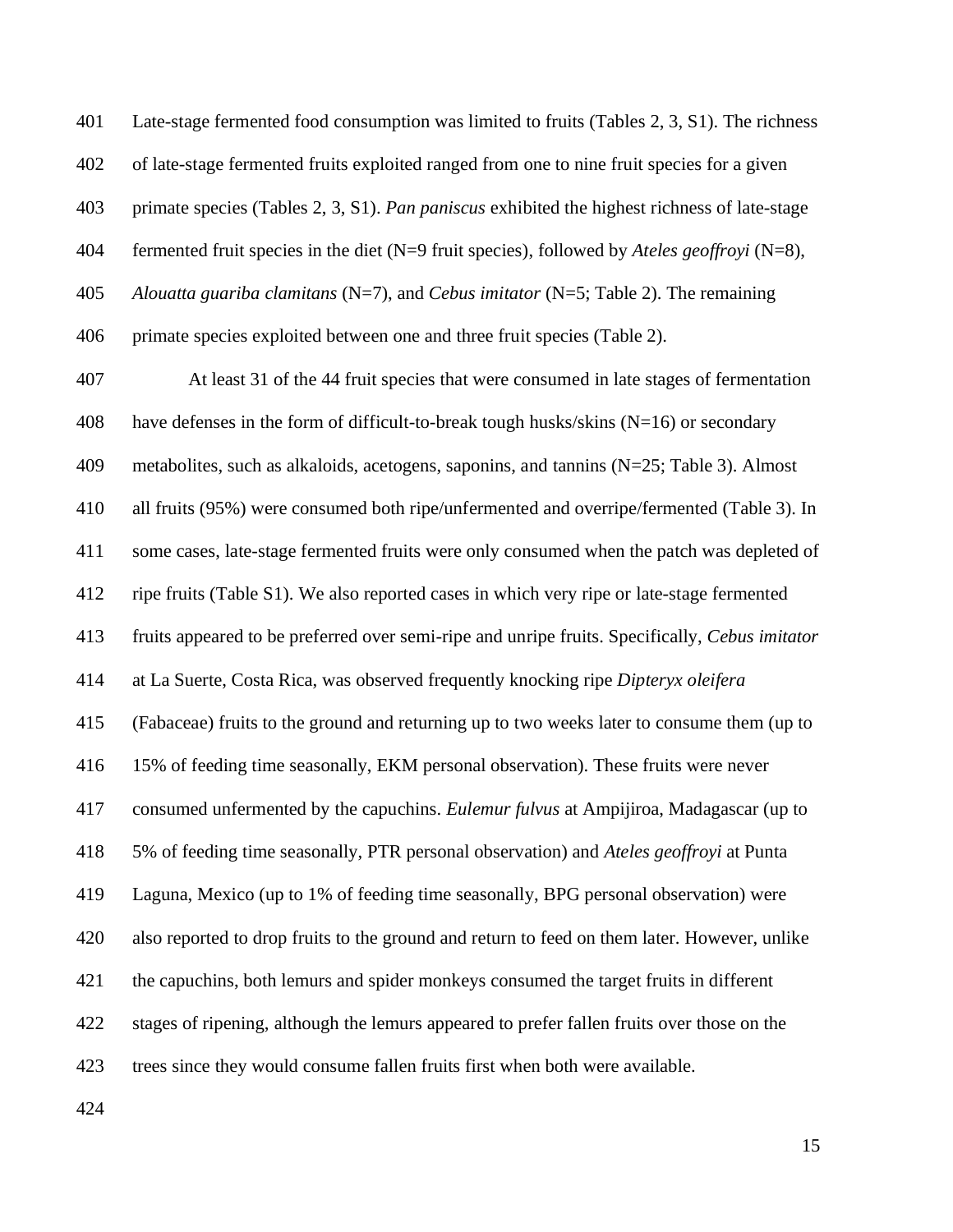#### **3.3 | Main primate predictors of late-stage fermented fruit consumption**

 Only climate and habitat patch size were significant factors predicting late-stage fermented food consumption in wild primates. Other socio-ecological traits did not have a significant effect in any of our top ranked models. We found six GLMMs equally parsimonious (**Δ**AIC 430 <2) for explaining the observed patterns in late-stage fermented food consumption (Table 4). These models included mean maximum and minimum annual temperature, mean annual rainfall, habitat patch size, mean minimum annual temperature, longitude, home range size, and female relative encephalization quotient and explained approximately 99% of the observed variance (Table 4). However, only mean annual maximum temperature, rainfall, and habitat patch size were present in all six models. The model with the strongest 436 empirical support  $(AAICc = 0.00)$  included these three variables and mean minimum annual temperature (Table 4). The averaged model explained 99% of the observed variance, and late-stage fermented food consumption was only significantly negatively influenced by annual mean rainfall and mean annual minimum temperature, and positively influenced by mean annual maximum temperature and habitat patch size (Table 4).

#### **4 | DISCUSSION**

 We found that wild primates from all major evolutionary lineages consume foods in the later stages of fermentation, although the behavior is relatively infrequent and limited to only a few species of fruits at the sites where we recorded it. Additionally, climatic and environmental variables generally predict the occurrence of late-stage fermented food consumption better than socioecological variables. Specifically, late-stage fermented food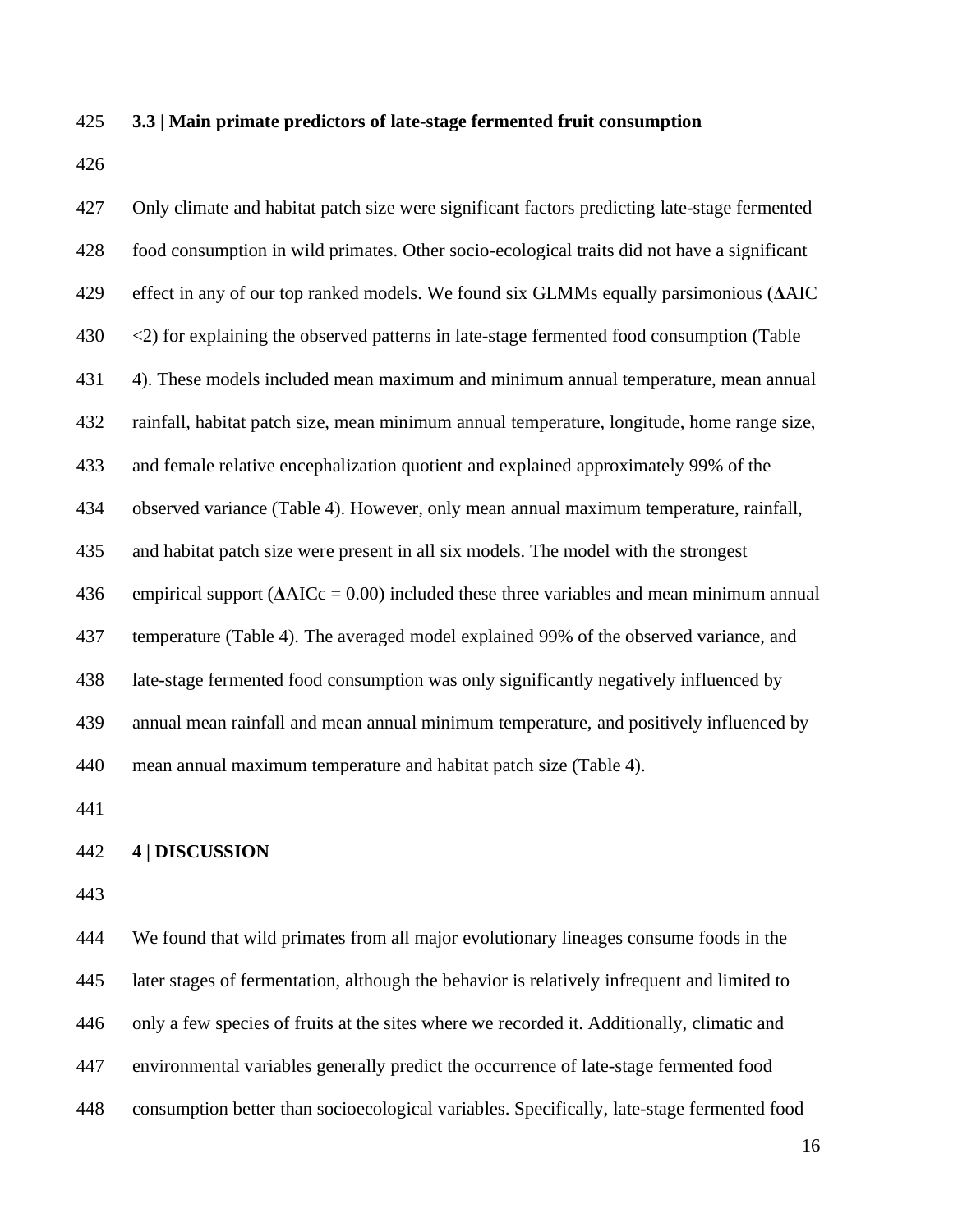consumption is more common in hotter, drier environments and in larger, presumably less fragmented, habitats. These findings provide an important foundation for understanding the ecological and evolutionary forces that drive fermented food consumption in primates and offer new insights into the emergence of this behavior in humans.

### **4.1 | Occurrence of fermented food consumption in wild primates**

 First, although reports of fermented food consumption are rare in most studies of wild primate feeding ecology, this behavior is probably pervasive across the Order. We observed late-stage fermented food consumption in more than one third of the primate species for which we received data. However, given that our data were biased toward late-stage fermentation and many fermented foods consumed by primates cannot be identified by researchers without chemical analyses, it is likely that the prevalence of fermented food consumption among wild primates is even higher. Fruits consumed by primates commonly ferment naturally despite no clear signs to observers that fermentation has occurred (Dominy, 2004; Dudley, 2002; Aleksey Maro, personal communication; Weaver, 2016). Given that most primates, even those considered leaf-eaters, rely heavily on fruit during at least part of the year (Campbell et al., 2011; Rowe, 2018; Sussman, 1991), it is likely that most primates regularly consume fermented foods. This scenario becomes more probable when we consider the fact that other foods such as nectar or gums may also often ferment despite being difficult to observe (e.g. Wiens et al., 2008) However, we do not expect that all primates consume fermented fruits. For instance,

primates of the subfamily Colobinae, which are physically unable to consume large

amounts of ripe fruits as a result of their sacculated foregut (Davies & Oates, 1994), as well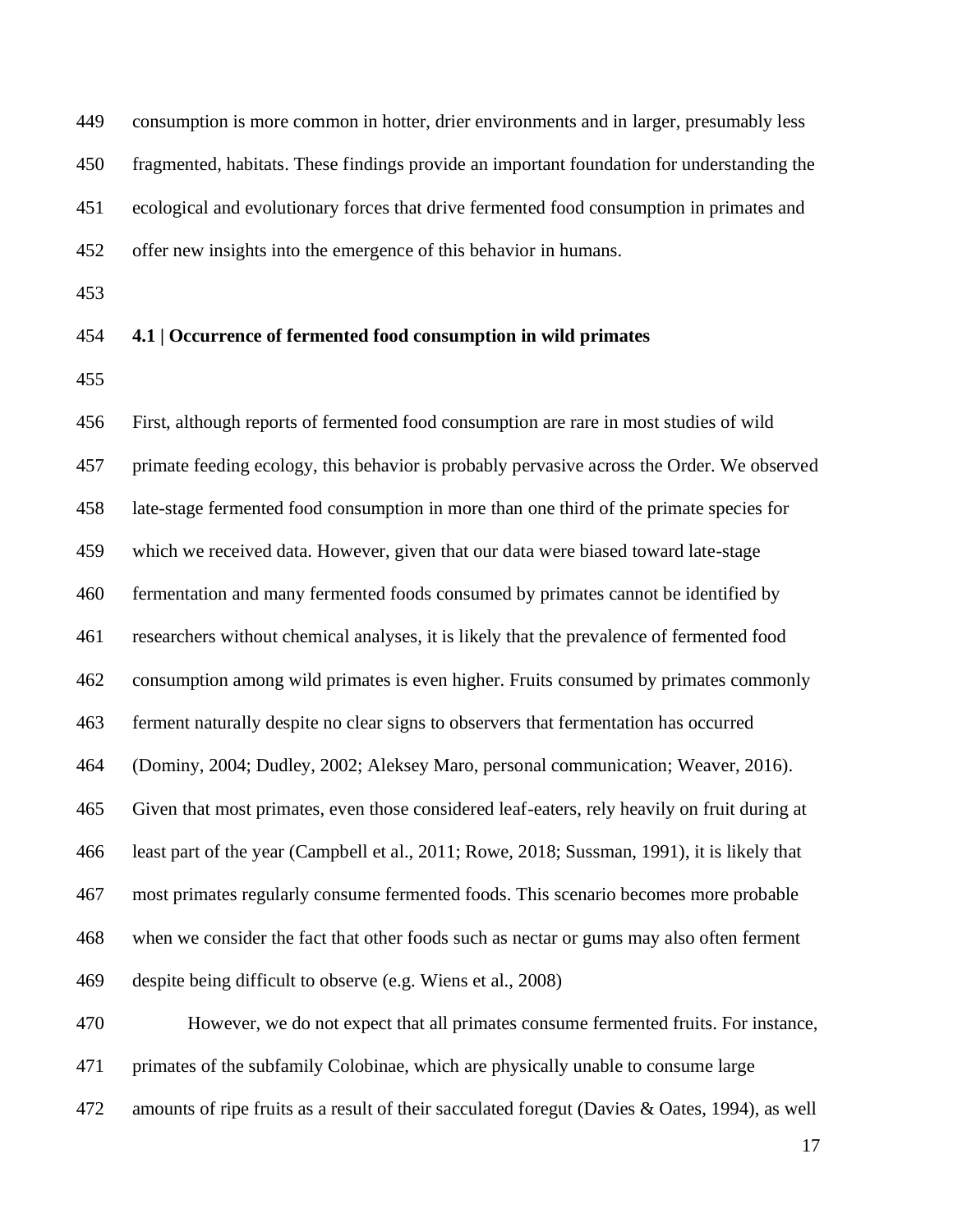| 474 | consuming fermented fruit (at least not clearly overripe fruits) in any context in this study.  |
|-----|-------------------------------------------------------------------------------------------------|
| 475 | Additionally, the physical nature of some habitats can reduce access to fermented fruits.       |
| 476 | For example, while not represented in our data set, swamps and riverbank forests reduce         |
| 477 | opportunities for fruit fermentation on the ground, and fruits in these habitats are often      |
| 478 | water-dispersed and rarely fleshy and easily fermentable (López, 2001).                         |
| 479 |                                                                                                 |
| 480 | 4.2   Ecological contexts associated with late-stage fermented food consumption by              |
| 481 | wild primates                                                                                   |
| 482 |                                                                                                 |
| 483 | Despite how relatively common late-stage fermented fruit consumption appears to be              |
| 484 | throughout the Order Primates, we found that it is selectively employed in specific             |
| 485 | ecological contexts. Although most primates include many fruit species in their diets, in       |
| 486 | most cases only one or two fruit species were consumed in the late stages of fermentation       |
| 487 | by a given primate population or social group. In some cases, this pattern appeared to be a     |
| 488 | result of primates extending the utility of a fruit patch. For example, in the rare instances   |
| 489 | when <i>Pongo pygmaeus</i> was observed consuming late-stage fermented fruits, it was after the |
| 490 | patch had been depleted by other frugivores (ERV personal observation). Alternatively,          |
| 491 | some primates, such as groups of <i>Alouatta guariba clamitans</i> in Santa Maria municipality, |
| 492 | Southern Brazil, appeared to rely on late-stage fermented fruits during periods of low or       |
| 493 | altered food availability (VBF personal observation). Similarly, Ateles geoffroyi on Barro      |
| 494 | Colorado Island, Panama utilized late-stage fermented Quararibea asterolepis during a           |
| 495 | period of unusual fruiting patterns associated with the previous year's El Niño event, as did   |
| 496 | other frugivorous mammals and birds (Campbell, 2000). These potential uses of late-stage        |

as immature fruit specialists, such as the Neotropical Pitheciinae, were not observed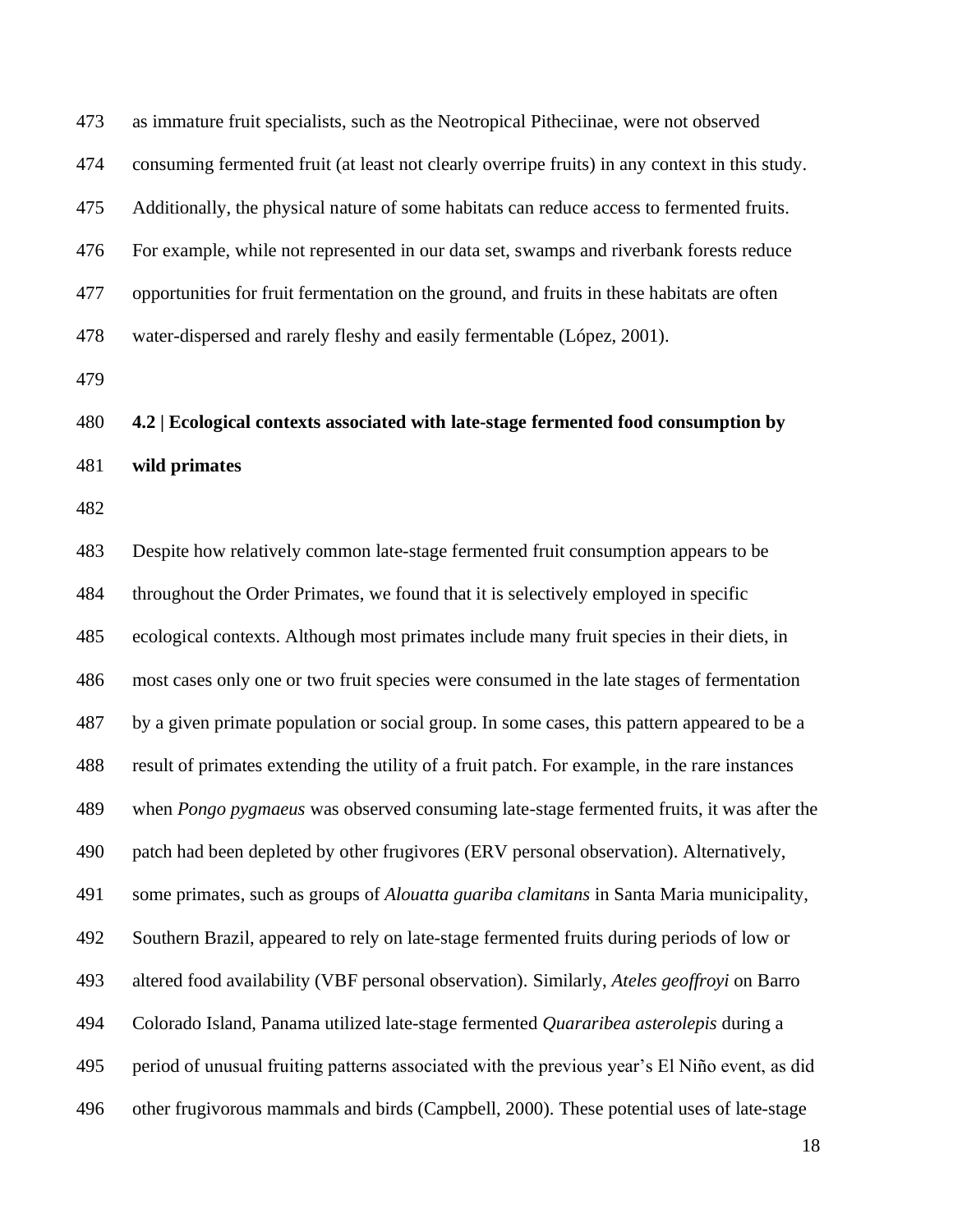fermented foods as fallback foods are in line with previous hypotheses in other contexts (Carrigan et al., 2015).

 Other primates appeared to use fermentation to increase fruit edibility. Many fruits contain secondary metabolites, and in some cases they may reach sufficient levels to have meaningful physiological effects if consumed in large quantities (Cipollini & Levey, 1997; Janzen, 1983). At least two-thirds of the fruit species consumed in the late stages of fermentation by wild primates in this study had mechanical or chemical herbivore defenses when unfermented. For seven of these species, primates were reported to reject fruits unless they were very ripe or fermented. *Pan troglodytes* has been previously shown to preferentially consume ripe fruits of plant species whose unripe fruits have high levels of tannins since ripening reduces tannin content (Wrangham & Waterman, 1983). Therefore, it is possible that fermentation was used by some of our study subjects in a similar way to break down plant herbivore defenses. For example, *Dipteryx oleifera*, has a hard husk that can only be breached by *Cebus imitator* when fermented (EKM personal observation). Together, these patterns are compatible with the use of targeted consumption of late-stage fermented fruits in multiple ways by primates as part of a broader nutritional strategy to increase food availability and expand their dietary niches. We found preliminary support for this interpretation. As predicted, our models indicated that late-stage fermented food consumption was associated with climate and habitat patch size. In particular, late- stage fermented food consumption was more common in drier environments with more extreme mean annual maximum and minimum temperatures, as well as in larger habitat patches. Habitats with higher mean annual maximum temperatures, lower mean annual minimum temperatures, and lower annual rainfall are potentially more nutritionally stressful for primates due to both chronic and seasonal reductions in food availability, as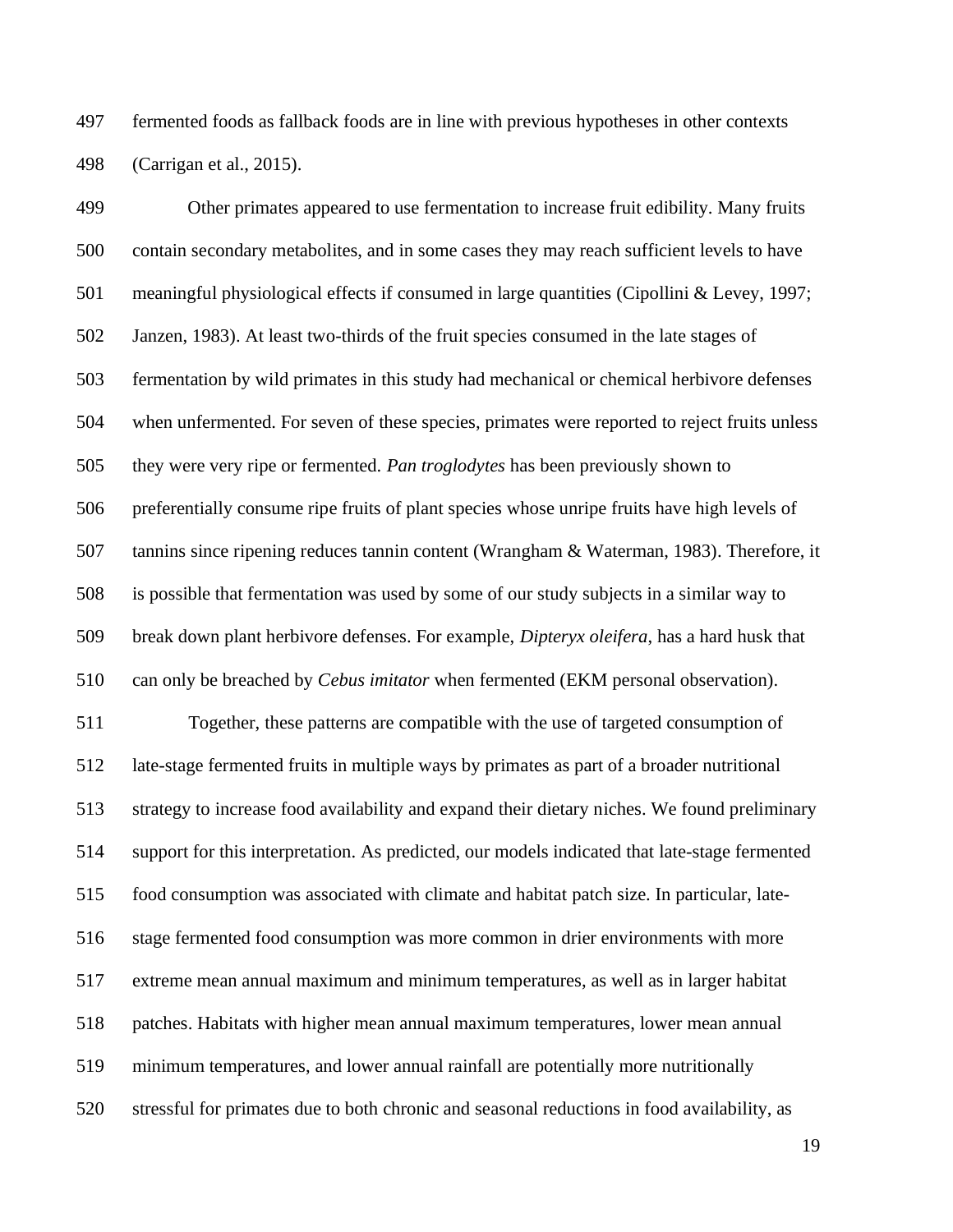| 521 | well as distinct plant growth strategies that result in increased mechanical and/or chemical |
|-----|----------------------------------------------------------------------------------------------|
| 522 | defenses against herbivory (Coley & Barone, 1996; Onoda et al., 2011; Poorter & Kitajima,    |
| 523 | 2007; Zhao, Hartmann, Trumbore, Ziegler, & Zhang, 2013). In such environments, a             |
| 524 | primate foraging strategy that relied more heavily on late-stage fermented foods could well  |
| 525 | enhance survival during lean periods by both extending the utility of depleted food patches  |
| 526 | and increasing digestibility of heavily defended plant foods. We do not have quantitative    |
| 527 | data relating food availability or plant herbivore defenses to late-stage fermented food     |
| 528 | consumption across sites, precluding our ability to rigorously test this hypothesis here.    |
| 529 | However, future explorations of this relationship are warranted by our findings.             |
| 530 | Our results also indicate other potentially important mechanisms driving patterns of         |
| 531 | primate late-stage fermented food consumption. To some extent, it appears that late-stage    |
| 532 | fermented food consumption occurs with more prevalence in habitats where primates are        |
| 533 | more likely to come into contact with fruit in the late stages of fermentation. Higher mean  |
| 534 | annual maximum temperatures are likely to result in more rapid rates of fermentation and     |
| 535 | ethanol evaporation (Isu & Njoku, 1998), increasing the local prevalence of late-stage       |
| 536 | fermented foods and the probability that primates will detect them via olfaction (Dominy,    |
| 537 | 2004; Nevo & Valenta, 2018; Melin et al., 2019). Furthermore, larger, potentially less       |
| 538 | fragmented, habitats are often associated with an increased abundance and diversity of       |
| 539 | fruiting trees (Abbas et al., 2011; Fahrig, 2003; Laurance, Delamonica, Laurance,            |
| 540 | Vasconcelos, $& Loves, 2000$ . Therefore, there may be a higher probability that primates    |
| 541 | in these habitats will encounter fermenting fruits. However, we found that late-stage        |
| 542 | fermented food consumption was a function of both low mean annual minimum                    |
| 543 | temperatures and high annual maximum temperatures, and in our dataset, the effect of         |
| 544 | habitat patch size appears to be driven by two particularly large sites, Goualougo and       |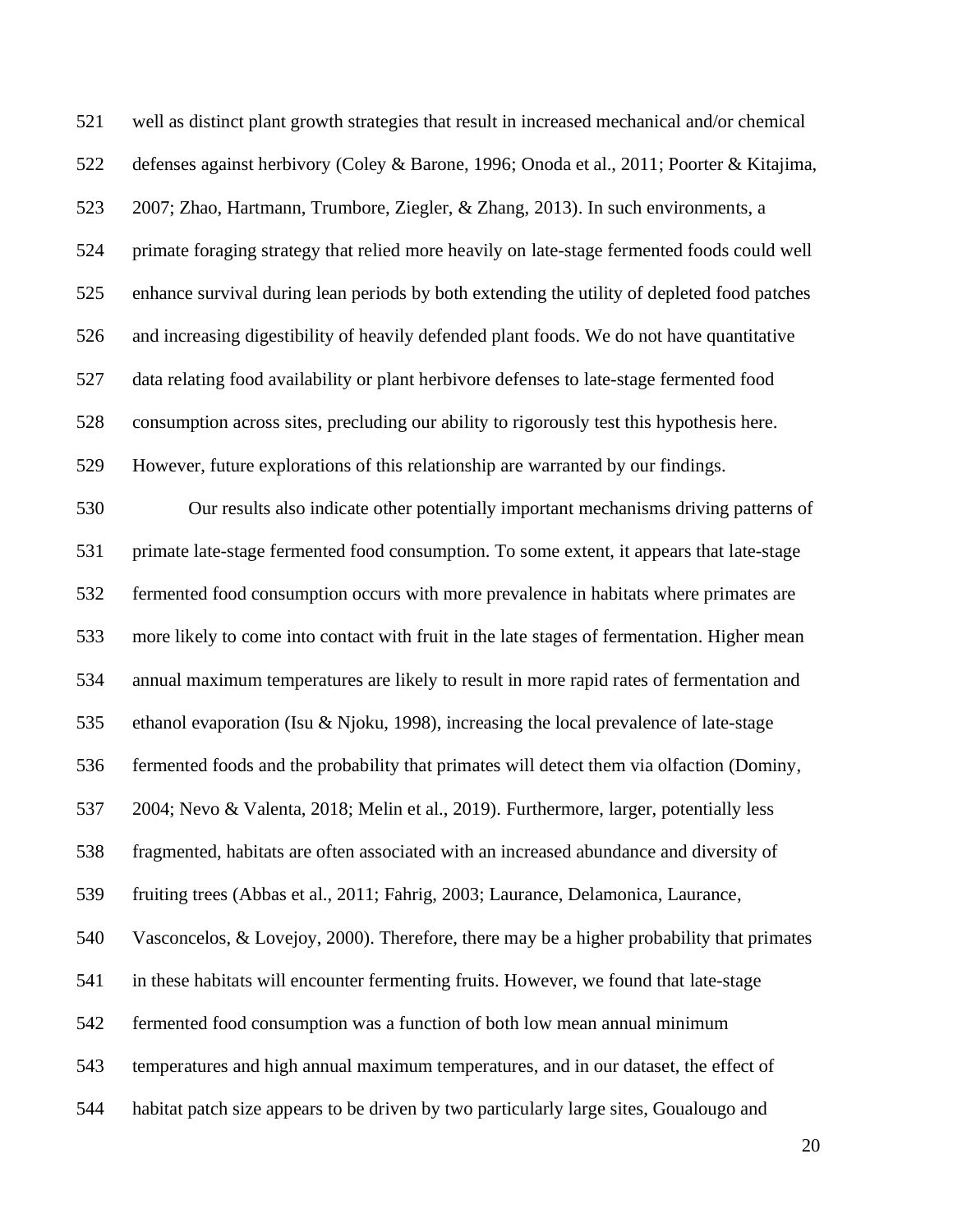| 545 | Mandika in the Republic of Congo. As a result, it remains unclear whether factors              |
|-----|------------------------------------------------------------------------------------------------|
| 546 | influencing the availability of late-stage fermented foods to primates truly shape patterns of |
| 547 | consumption more globally.                                                                     |

### **4.3 | Potential evolutionary benefits of late-stage fermented food consumption**

 The aforementioned relationships open up new perspectives on the emergence of food fermentation as an important component of the human diet. If late-stage fermented food consumption is part of an extant primate strategy for extending the time over which a particular type of fruit can be fed on and/or increasing the nutritional accessibility of foods, particularly in nutritionally harsh environments or environments with high levels of inter- specific feeding competition, it may have served a similar role for our hominin ancestors. As hominids diverged from other primates, they began to more consistently occupy a more terrestrial niche (Sponheimer et al., 2013). It has been suggested that fermented fruits may have emerged as a fallback food in this context (Carrigan et al., 2015), and the patterns we observed in extant non-human primates provide some support for this hypothesis. Additionally, hominins including *Paranthropus* and *Australopithecus* are believed to have incorporated substantial amounts of hard and abrasive food items, as well as underground 563 plant storage organs, in their diets (Dominy, 2012; Kay, 1985; Plummer, 2004; Teaford & Ungar, 2000). Underground plant storage organs are mechanically challenging, contain more starch and fiber compared to most ripe fruits, and expose foragers to potentially high amounts of diverse secondary plant metabolites that are toxic or can interfere with digestion (Buonocore & Silano, 1986; Dominy, Vogel, Yeakel, Constantino, & Lucas, 2008; Stahl et al., 1984; Waterman, 1984).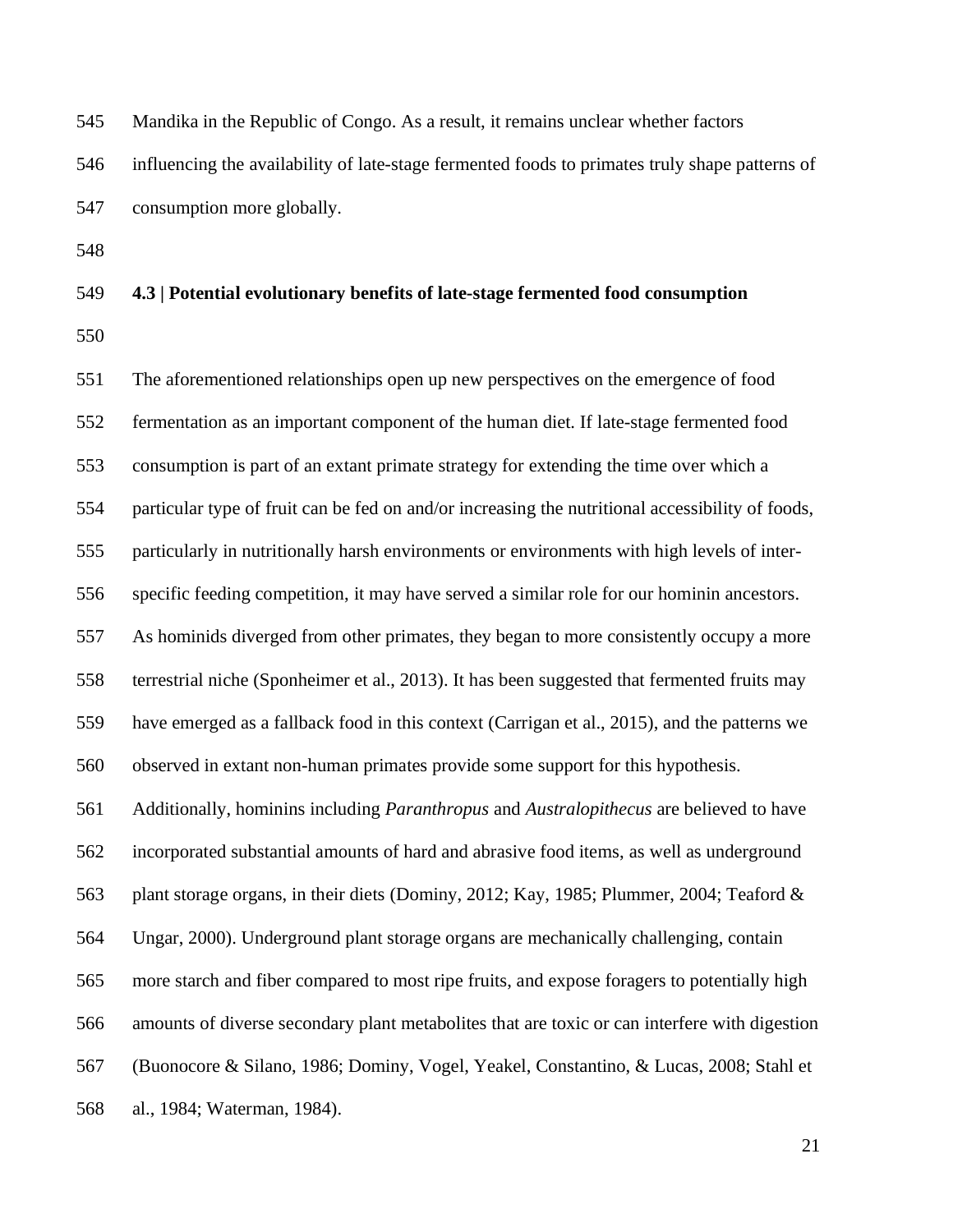Fermentation could have reduced both the fiber and toxin levels in these food items. In fact, fermentation is commonly used to process tubers in modern human contexts (Akinrele, 1964; Ray & Sivakumar, 2009). While the transition to more settled, agrarian communities is often associated with the advent of human fermented food production for food preservation and ritual (Kuijt, 2009; Liu et al., 2018; Ross et al., 2002), the potential nutritional benefits of fermentation should not be underestimated. We found evidence that these benefits may be important drivers of late-stage fermented food consumption across the Order Primates.

 Other nutritional and non-nutritional factors that we could not quantify should also be considered as proximate drivers of late-stage fermented food consumption in primates. First, the nutritional benefits of late-stage fermented fruits could be further improved by the presence of insects. Whilst generally composed of small individuals, insect assemblages in fermenting fruit can be diverse and abundant (Braham, 2015; Feinstein, Mori, & Berkov, 2007; Hodge & Arthur, 1996). Insects can provide fat, protein, vitamins and amino acids (Barnett et al., in press; Xiaoming et al., 2010), and fruit infested with them are known to be selected by some primate species in other contexts (Barnett et al., 2017). Additionally, fermentation is likely to alter food taste. Anecdotal researcher taste tests in our study indicated positive changes in taste with fruit fermentation. Fermentation is generally associated with sour or acid tastes, and humans tend to prefer sweet-sour tastes (Breslin, 2013; Katz, 2012). Little is known about sour taste receptors in primates and other animals—or even sour taste preference (Montell, 2018; Roper, 2007). However, it is likely that primates share an affinity for sour taste with humans. Taste has not been systematically examined in wild primate foods, but it will likely provide additional insight into primate food choices, both fermented and unfermented.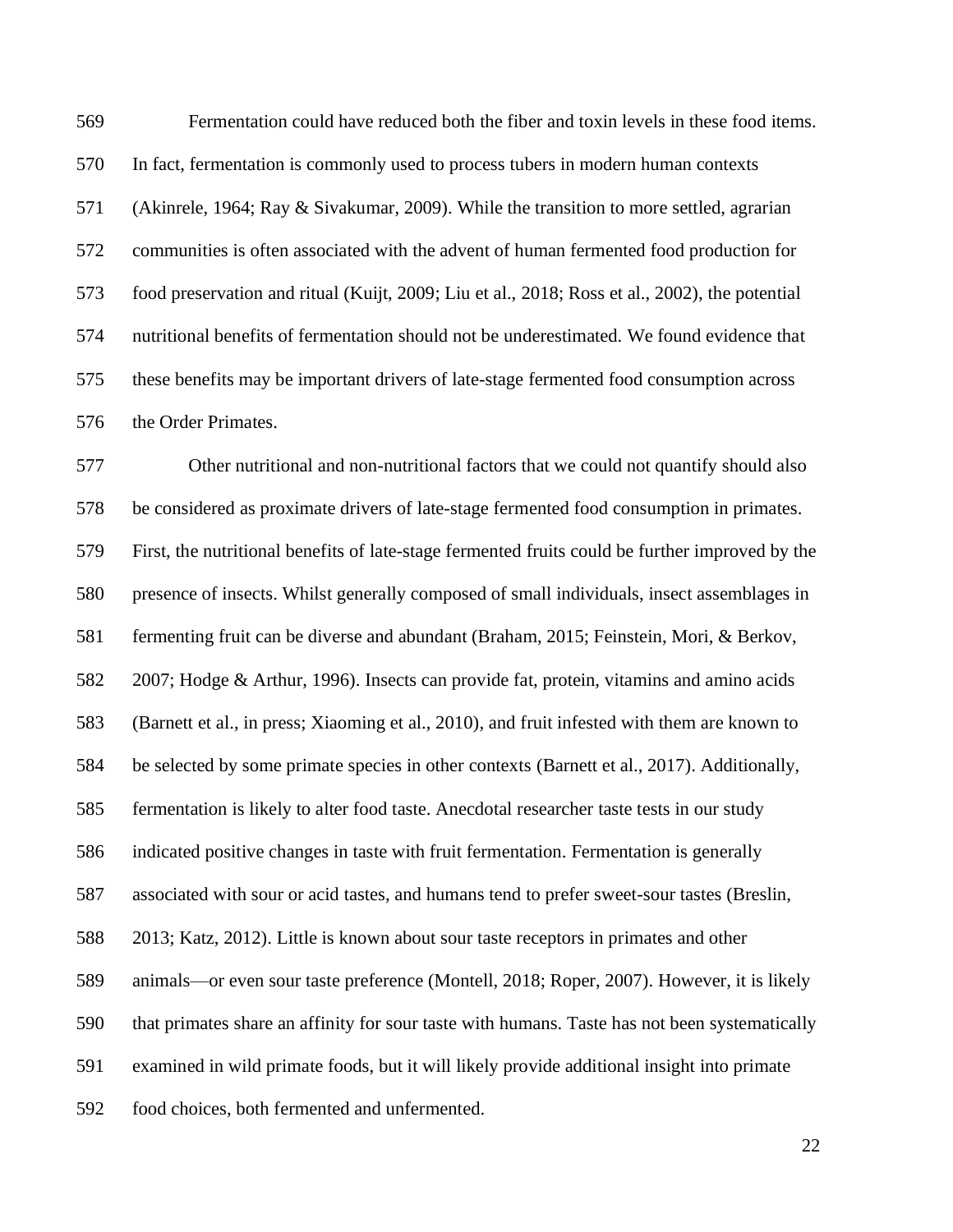| 593 | Finally, fermented foods are likely to provide health benefits to consumers as a              |
|-----|-----------------------------------------------------------------------------------------------|
| 594 | result of probiotic and prebiotic properties (Bourrie et al., 2016; Burton et al., 2017;      |
| 595 | Löwenadler & Linberg, 1994; Marco et al., 2017; Summer et al., 2017; Tamang et al.,           |
| 596 | 2016; Veiga et al., 2014; Yartey et al., 1995). These properties are likely to be stronger in |
| 597 | late-stage fermented foods as a result of increased microbial activity, which may explain     |
| 598 | why these foods are targeted by some primates. Currently, without chemical and microbial      |
| 599 | data from primate foods as well as physiological and microbial data from primates, it is      |
| 600 | impossible to assess these potential relationships. However, rapidly emerging evidence of     |
| 601 | the importance of microbes for primate ecology and evolution (Amato, 2016; Amato,             |
| 602 | Jeyakumar, Poinar, & Gros, 2019; Davenport et al., 2017; Dunn et al., 2020; Gaulke et al.,    |
| 603 | 2018) suggests that these interactions should not be overlooked.                              |
| 604 |                                                                                               |
|     |                                                                                               |

### **Conclusion**

 We find that late-stage fermented fruits are consumed by a variety of non-human primates globally. This behavior generally targets a specific subset of fruit species, some of which contain herbivore defenses that are likely degraded by bacterial fermentation. It also occurs more often in drier environments with more extreme mean annual temperatures, and in larger habitat patches. As a result, we suggest that primate late-stage fermented food consumption may be part of a nutritional strategy that increases food availability by increasing the duration across which a particular fruit patch can be used, and expands dietary niche space by degrading some toxins in ripe fruit and providing easily accessible nutrients. It is possible that the human propensity for fermented food consumption is rooted on this ancestral primate strategy, which was favored during the course of human evolution by periods of nutritional stress caused by climate change events and migration to unknown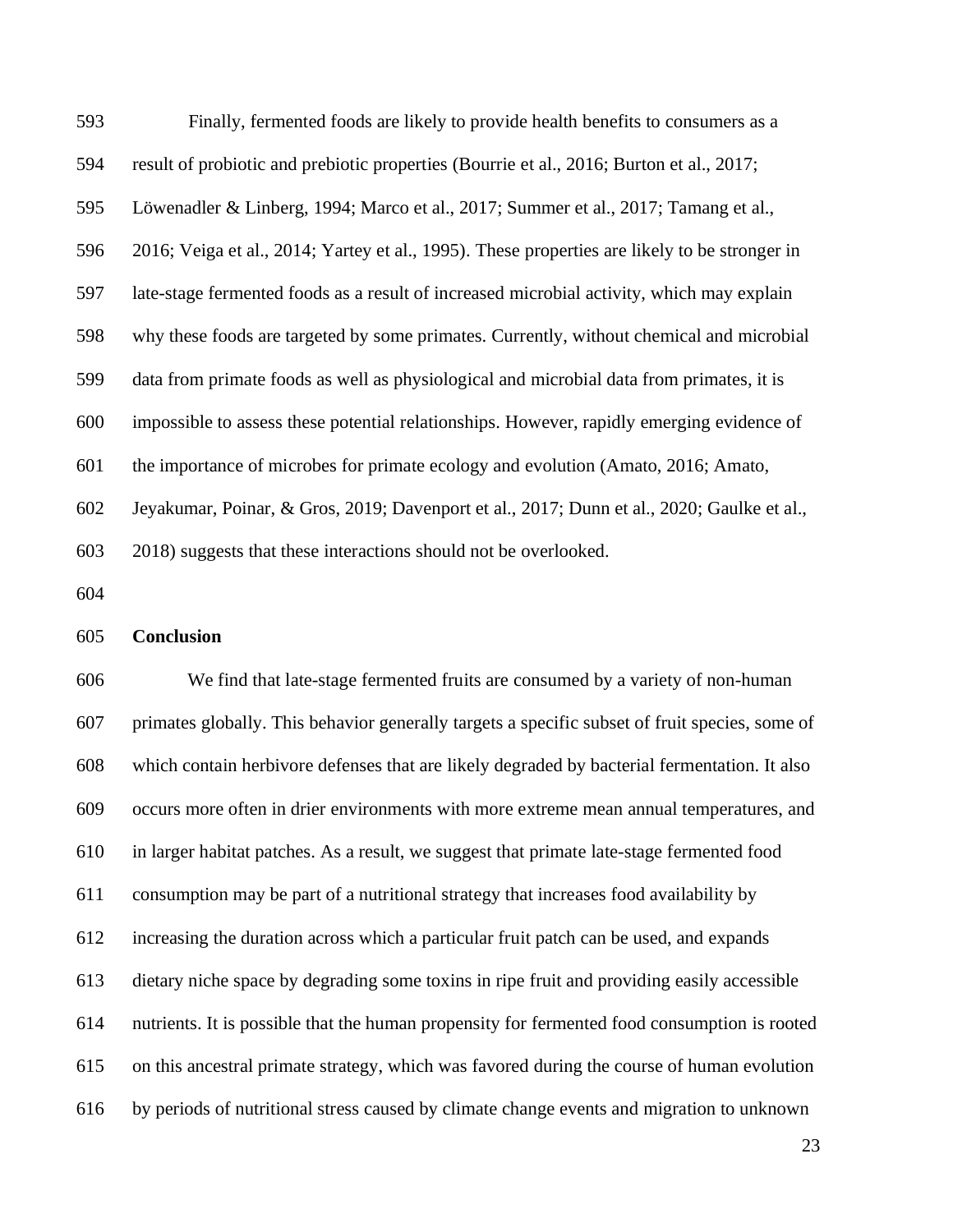or unfavorable landscapes. Future studies should pair systematic assessments of spatial and

temporal patterns of wild primate fermented food consumption with nutritional and

microbial analyses of fermented and unfermented food items to further investigate these

relationships.

### **ACKNOWLEDGEMENTS**

We thank Jessica Rothman for contributing data from *C. ascanius, C. guereza, L. albigena,* 

*P. anubis*, and *P. rufomitratus* at Kibale National Park and *G. beringei* at Bwindi

Impenetrable Forest (funding through NSF 1528521), as well as for her input on earlier

versions of the manuscript. The authors would also like to acknowledge a long list of

funders, permitting agencies, and people for supporting the fieldwork associated with each

field site listed. This list can be accessed in the Supplementary Material. KRA is supported

as a fellow in the CIFAR 'Humans and the Microbiome' program. She would also like to

thank the organizers of the Wenner-Gren Symposium #160 'Cultures of Fermentation,'

held on October 11-17, 2019 (C. Warinner, J. Hendy, M. Aldenderfer, M. Rest) for

sparking the idea for this paper

#### **REFERENCES**

Abbas, F., Morellet, N., Hewison, A. J. M., Merlet, J., Cargnelutti, B., Lourtet, B., . . .

Verheyden, H. (2011). Landscape fragmentation generates spatial variation of diet

composition and quality in a generalist herbivore. *Oecologia, 167*(2), 401–411.

- Aiello, L. C., & Key, C. (2002). Energetic consequences of being a *Homo erectus* female.
- *American Journal of Human Biology, 14*, 551–565.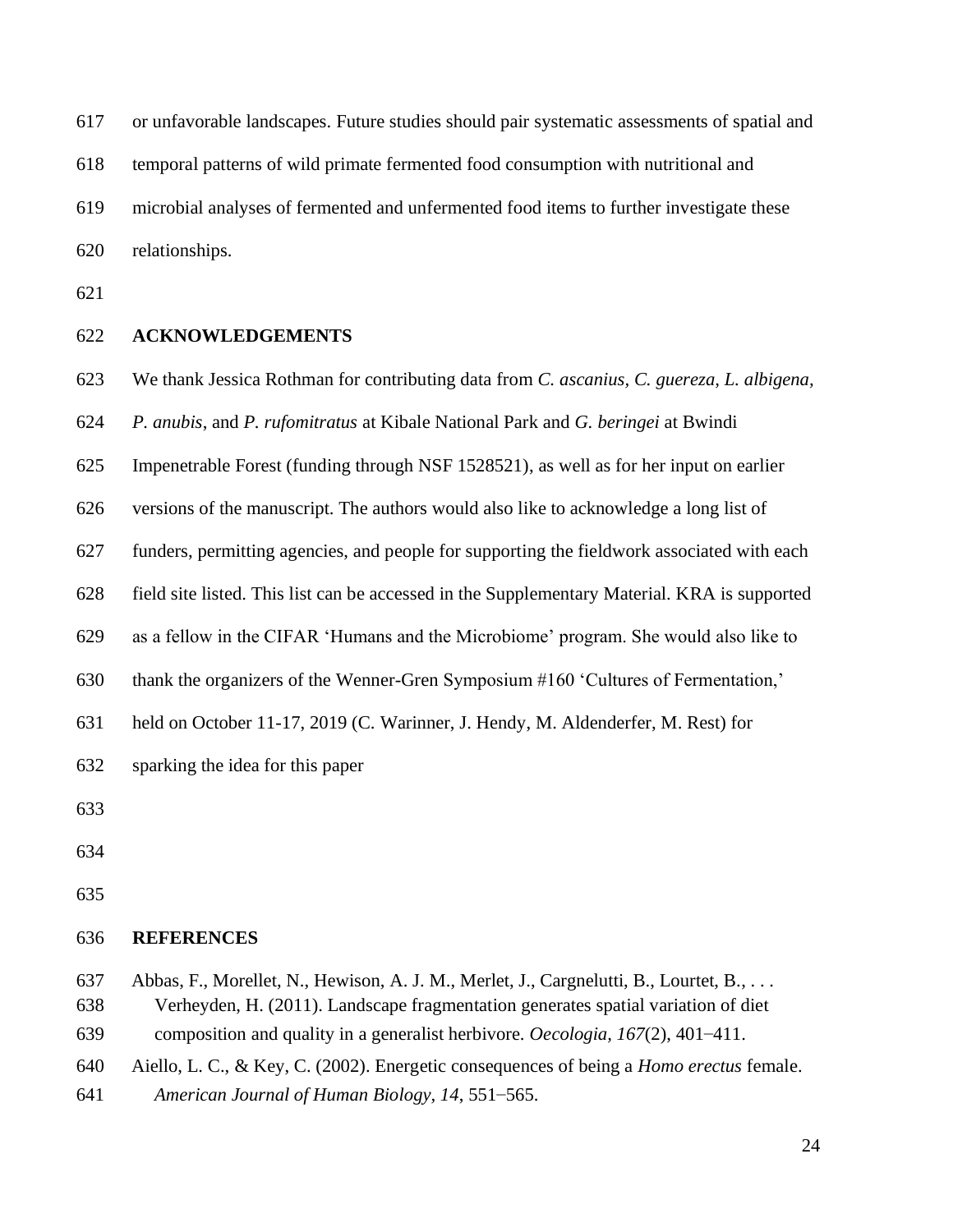- Aiello, L. C., & Wells, J. C. K. (2002). Energetics and the evolution of the genus Homo.
- *Annual Review of Anthropology*, *31*(1), 323–338.
- Akinrele, I. (1964). Fermentation of cassava. *Journal of the Science of Food and Agriculture, 15*(9), 589–594.
- Al Nabhani, Z., & Eberl, G. (2020). Imprinting of the immune system by the microbiota early in life. *Mucosal Immunology*, 13, 183–189.
- Amato, K. R. (2016). Incorporating the gut microbiota into models of human and non-
- human primate ecology and evolution. *Yearbook of Physical Anthropology, 159*, S196- S215.
- Amato, K. R., Jeyakumar, T., Poinar, H., & Gros, P. (2019). Shifting Climates, Foods, and Diseases: The Human Microbiome through Evolution. *Bioessays, 41*(10), 1900034.
- Anraku, K., Nonaka, K., Yamaga, T., Yamamoto, T., Shin, M., Wakita, M., . . . Akaike, N.
- (2013). Removal of toxin (tetrodotoxin) from puffer ovary by traditional fermentation. *Toxins, 5*(1), 193–202.
- Antón, S. C., Potts, R., & Aiello, L. C. (2014). Evolution of early Homo: an integrated biological perspective. *Science, 345*(6192), 1236828.
- Barnett, A., Ronchi-Teles, B., Silva, W., Andrade, R., Almeida, T., Bezerra, B., . . . Ross,
- C. (2017). Covert carnivory? A seed-predating primate, the golden-backed uacari, shows preferences for insect-infested fruits. *Journal of Zoological Research, 1*, 16–33.
- Barnett, A., Stone, A., Shaw, P., Ronchi-Teles, B., Pimenta, N., Kinup, N., . . . Wenzel, J.
- (in press). When food fights back: at-nest predation of larval paper-wasps by
- Neotropical Cebid primates, the high-energy yield of high-risk foraging. *American Journal of Primatology*.
- Barton, K. (2020). R package MuMIn: model selection inference. R package version 1.43.7. https://cran.r-project.org/web/packages/MuMIn/MuMIn.pdf
- Bates, D., Maechler, M., Bolker, B., & Walker, S. (2015). Fitting Linear Mixed-Effects Models using lme4. *Journal of Statistical Software*, *67*(1), 1–48.
- Battcock, M., & Azam-Ali, S. (1998). *Fermented fruits and vegetables: a global*
- *perspective*. Rome: Food & Agriculture Organization of the United Nations.
- Biale. J.B. (1954). The ripening of fruit. *Scientific American.* 190:40-45.
- Binita, R., & Khetarpaul, N. (1997). Probiotic fermentation: Effect on antinutrients and
- digestibility of starch and protein of indigenously developed food mixture. *Nutrition and health, 11*(3), 139–147.
- Boulton, R. B., Singleton, V. L., Bisson, L. F., & Kunkee, R. E. (1999). Yeast and
- biochemistry of ethanol fermentation. In R. B. Boulton, V. L. Singleton, L. F. Bisson, ,
- & R. E. Kunkee (Eds.), *Principles and practices of winemaking* (pp. 102–192). New York: Springer.
- Bourrie, B. C., Willing, B. P., & Cotter, P. D. (2016). The microbiota and health promoting
- characteristics of the fermented beverage kefir. *Frontiers in Microbiology, 7*, 647.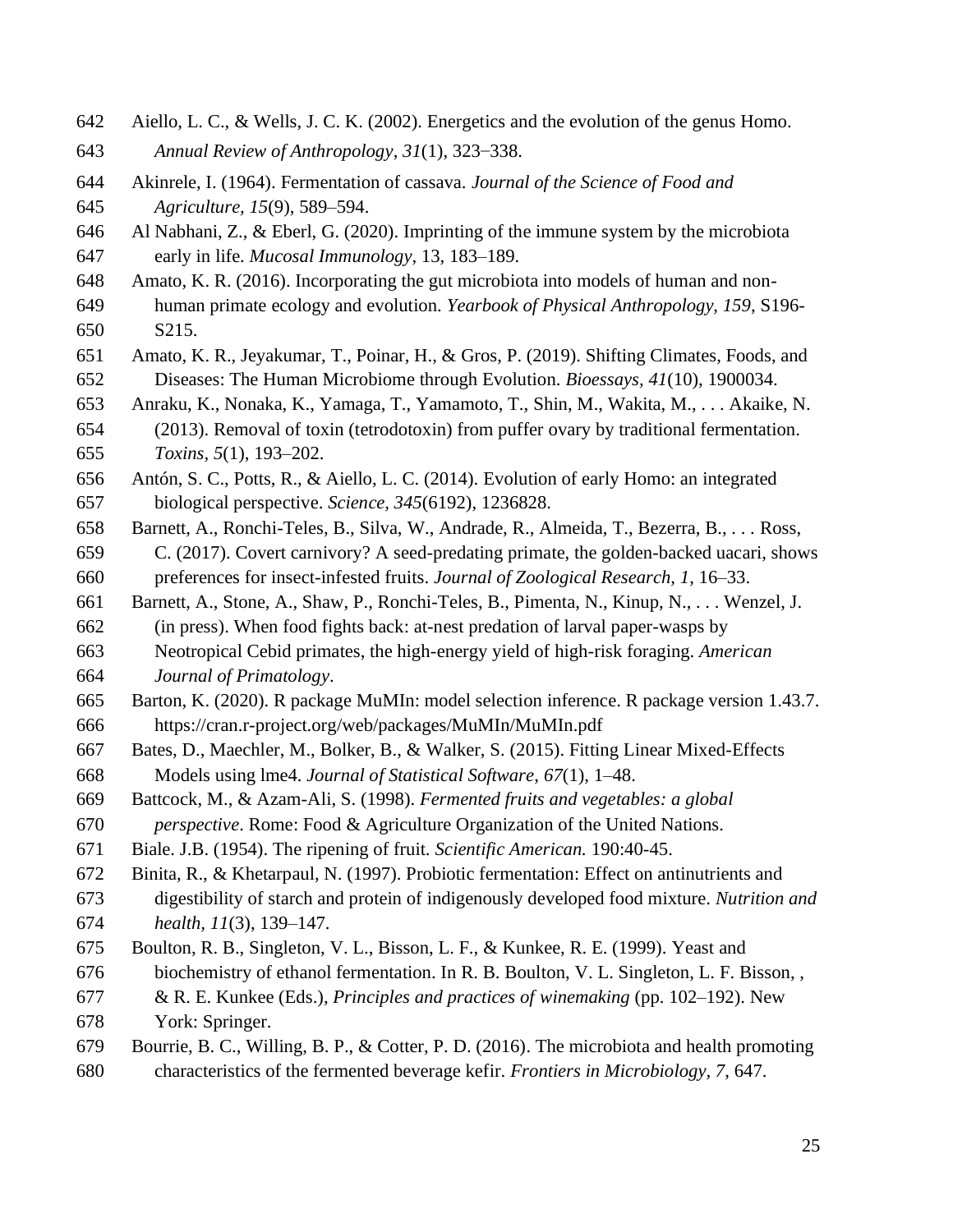- Brady, A. G., & Carville, A. A. (2012). Digestive system diseases of nonhuman primates.
- In C. R. Abee, K. Mansfield, S. Tardiff, & T. Morris (Eds.), *Nonhuman primates in biomedical research* (pp. 589–627). New York: Elsevier Inc.
- Braham, M. (2015). Insect larvae associated with dropped pomegranate fruits in an organic orchard in Tunisia. *Journal on Entomology and Nematology, 7*, 5–10.
- Breslin, P. A. (2013). An evolutionary perspective on food and human taste. *Current*
- *Biology, 23*(9), R409–R418.
- Buonocore, V., & Silano, V. (1986). Biochemical, nutritional and toxicological aspects of
- alpha-amylase inhibitors from plant foods. *Advanced Experimental Medicine and Biology, 199*, 483–507.
- Burton, K. J., Rosikiewicz, M., Pimentel, G., Bütikofer, U., Von Ah, U., Voirol, M.-J., . . . McTernan, P. G. (2017). Probiotic yogurt and acidified milk similarly reduce
- postprandial inflammation and both alter the gut microbiota of healthy, young men. *British Journal of Nutrition, 117*(9), 1312–1322.
- Campbell, C.J. (2000). The reproductive biology of black-handed spider monkeys (*Ateles geoffroyi*): integrating behavior and endocrinology. Ph.D. Thesis, University of California, Berkeley.
- Campbell, C.J., Fuentes, A., MacKinnon, K., Bearder, S., & Stumpf, R. (2011). *Primates in Perspective* (Second Edition ed.). New York: Oxford University Pres.
- Campbell-Platt, G. (1994). Fermented foods—a world perspective. *Food Research International, 27*(3), 253–257.
- Carrigan, M. A., Uryasev, O., Frye, C. B., Eckman, B. L., Myers, C. R., Hurley, T. D., & Benner, S. A. (2015). Hominids adapted to metabolize ethanol long before human-
- directed fermentation. *Proceedings of the national Academy of Sciences, 112*(2), 458–
- 463.
- Chaves‐López, C., Serio, A., Grande‐Tovar, C. D., Cuervo‐Mulet, R., Delgado‐Ospina, J., & Paparella, A. (2014). Traditional fermented foods and beverages from a
- microbiological and nutritional perspective: the Colombian heritage. *Comprehensive*
- *Reviews in Food Science and Food Safety, 13*(5), 1031–1048.
- Cipollini, M. L., & Levey, D. J. (1997). Why are some fruits toxic? Glycoalkaloids in solanumand fruit choice by vertebrates. *Ecology, 78*(3), 782–798.
- Clutton‐Brock, T. H., & Harvey, P. H. (1980). Primates, brains and ecology. *Journal of*
- *Zoology, 190*(3), 309–323.
- Coley, P. D., & Barone, J. (1996). Herbivory and plant defenses in tropical forests. *Annual Review of Ecology and Systematics, 27*(1), 305–335.
- Cryan, J. F., O'Riordan, K. J., Cowan, C. S., Sandhu, K. V., Bastiaanssen, T. F., Boehme,
- M., . . . Golubeva, A. V. (2019). The microbiotagut–brain axis. *Physiological Reviews, 99*(4), 1877–2013.
- Dausch Ibañez, D., Hernandez Salazar, L. T., & Laska, M. (2019). Taste responsiveness of
- spider monkeys to dietary ethanol. *Chemical senses, 44*(8), 631–638.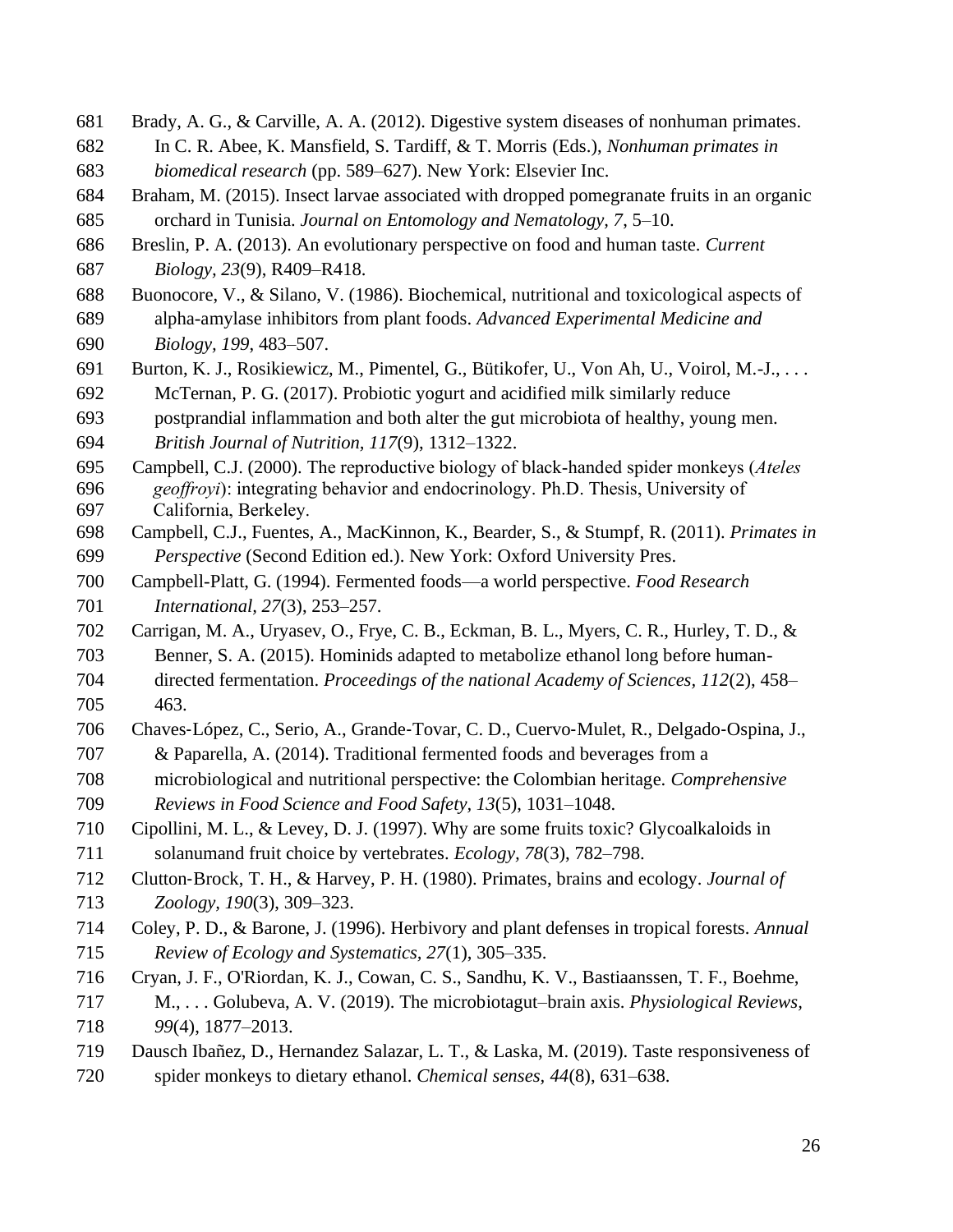- Davenport, E. R., Sanders, J. G., Song, S. J., Amato, K. R., Clark, A. G., & Knight, R.
- (2017). The human microbiome in evolution. *BMC Biology, 15*, 127.
- Davies, A., & Oates, J. (1994). *Colobine Monkeys: their ecology, behavior and evolution*. New York: Cambridge University Press.
- DeCasien, A. R., Williams, S. A., & Higham, J. P. (2017). Primate brain size is predicted by diet but not sociality. *Nature Ecology & Evolution, 1*(5), 1–7.
- Deshpande, S. (2000). *Fermented grain legumes, seeds and nuts: a global perspective* (Vol.
- 728 142). Rome: Food & Agriculture Organization of the United Nations.
- Dominy, N. J. (2015). Ferment in the family tree. *Proceedings of the national Academy of Sciences, 112*(2), 308–309.
- Dominy, N. (2012). Hominins living on the sedge. *Proceedings of the National Academy of Science, 109*(50), 20171–20172.
- Dominy, N. J. (2004). Fruits, fingers, and fermentation: the sensory cues available to foraging primates. *Integrative and Comparative Biology, 44*(4), 295–303.
- Dominy, N., Vogel, E. R., Yeakel, J. D., Constantino, P., & Lucas, P. W. (2008).
- Mechanical properties of plant underground storage organs and implications for dietary models of early hominins. *Evolutionary Biology, 35*(3), 159–175.
- Duar, R. M., Lin, X. B., Zheng, J., Martino, M. E., Grenier, T., Pérez–Muñoz, M. E., . . . Walter, J. (2017). Lifestyles in transition: evolution and natural history of the genus Lactobacillus. *FEMS Microbiology Reviews, 41*, S27–S48.
- Dudley, R. (2014). *The drunken monkey: why we drink and abuse alcohol*. Los Angeles:

University of California Press.

- Dudley, R. (2004). Ethanol, fruit ripening, and the historical origins of human alcoholism in primate frugivory. *Integrative and Comparative Biology, 44*(4), 315–323.
- Dudley, R. (2002). Fermenting fruit and the historical ecology of ethanol ingestion: is
- alcoholism in modern humans an evolutionary hangover? *Addiction, 97*(4), 381–388.
- Dunbar, R., & Shultz, S. (2017). Why are there so many explanations for primate brain
- evolution? *Philosophical Transactions of the Royal Society B: Biological Sciences, 372*(1727), 20160244.
- Dunbar, R. I. M., & Shultz, S. (2007). Understanding primate brain evolution.
- *Philosophical Transactions of the Royal Society B, 362*, 649–658.
- Dunn, R. R., Amato, K. R., Archie, E. A., Arandjelovic, M., Crittenden, A. N., & Nichols,
- L. M. (2020). The Internal, external and extended microbiomes of hominins. *Frontiers in Ecology and Evolution, 8*, 25.
- Estrada, A., Garber, P. A., Rylands, A. B., Roos, C., Fernandez–Duque, E., Di Fiore, A., . .
- . Lambert, J. E. (2017). Impending extinction crisis of the world's primates: why primates matter. *Science Advances, 3*(1), e1600946.
- Fahrig, L. (2003). Effects of habitat fragmentation on biodiversity. *Annual Review of*
- *Ecological and Evolutionary Systems, 34*, 487–515.
- Feinstein, J., Mori, S., & Berkov, A. (2007). Saproflorivory: a diverse insect community in
- fallen flowers of Lecythidaceae in French Guiana. *Biotropica, 39*(4), 549–554.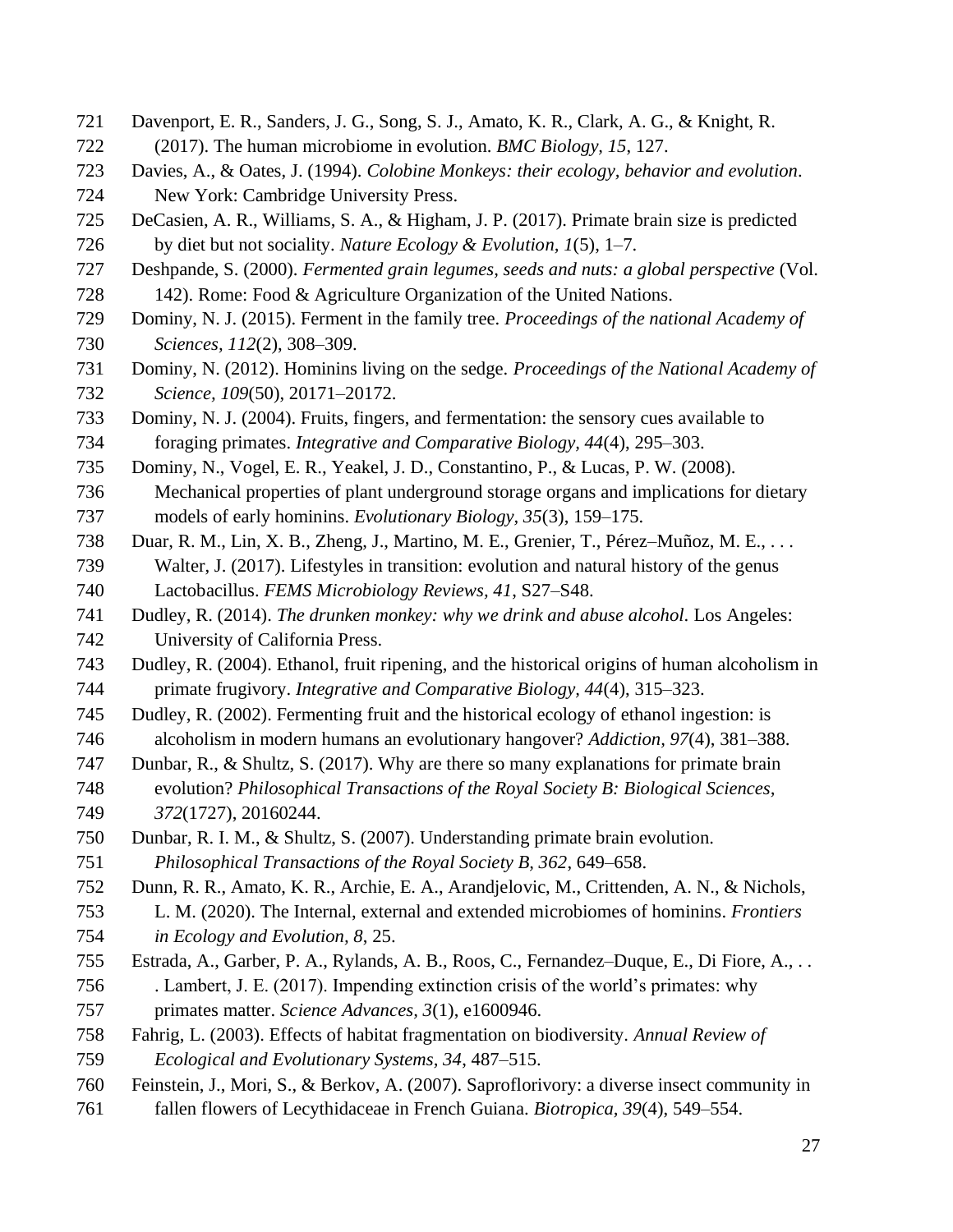Felton, A., Felton, A., Wood, J., Foley, W., Raubenheimer, D., Wallis, I., & Lindenmayer, D. (2009). Nutritional ecology of *Ateles chamek* in lowland Bolivia: how macronutrient balancing influences food choices. *International Journal of Primatology, 30*(5), 675– 696. Garnier, N., & Valamoti, S. M. (2016). Prehistoric wine-making at Dikili Tash (northern Greece): integrating residue analysis and archaeobotany. *Journal of Archaeological Science, 74*, 195–206. Gaulke, C. A., Arnold, H. K., Humphreys, I. R., Kembel, S. W., O'Dwyer, J. P., & Sharpton, T. J. (2018). Ecophylogenetics clarifies the evolutionary association between mammals and their gut microbiota. *mBio, 9*(5), e01348–01318. Gobbetti, M., Simonetti, M., Rossi, J., Cossignani, L., Corsetti, A., & Damiani, P. (1994). Free D‐and L‐amino acid evolution during sourdough fermentation and baking. *Journal of Food Science, 59*(4), 881–884. Gochman, S. R., Brown, M. B., & Dominy, N. J. (2016). Alcohol discrimination and preferences in two species of nectar-feeding primate. *Royal Society Open Science, 3*(7), 160217. Gorgus, E., Hittinger, M., & Schrenk, D. (2016). Estimates of ethanol exposure in children from food not labeled as alcohol-containing. *Journal of Analytical Toxicology, 40*(7), 537–542. Grueber, C., Nakagawa, S., Laws, R., & Jamieson, I. (2011). Multimodel inference in ecology and evolution: challenges and solutions. *Journal of Evolutionary Biology, 24*(4), 699–711. Gupta, R. K., Gangoliya, S. S., & Singh, N. K. (2015). Reduction of phytic acid and enhancement of bioavailable micronutrients in food grains. *Journal of Food Science and Technology, 52*(2), 676–684. Hayden, B., Canuel, N., & Shanse, J. (2013). What was brewing in the Natufian? An archaeological assessment of brewing technology in the Epipaleolithic. *Journal of Archaeological Method and Theory, 20*(1), 102–150. Hockings, K. J., Bryson–Morrison, N., Carvalho, S., Fujisawa, M., Humle, T., McGrew, W. C., . . . Yamakoshi, G. (2015). Tools to tipple: ethanol ingestion by wild chimpanzees using leaf-sponges. *Royal Society Open Science, 2*(6), 150150. Hodge, S., & Arthur, W. (1996). Insect invasion sequences: systematic or stochastic? *Ecological Entomology, 21*(2), 150–154. Isu, N., & Njoku, H. (1998). Studies on the influence of temperature, relative humidity and microenvironment on the natural fermentation of African oil bean seeds to 'Ugba'. *Plant Foods for Human Nutrition, 52*(4), 337–351. Jacobsen, C. N., Nielsen, V. R., Hayford, A., Møller, P. L., Michaelsen, K., Paerregaard, A., . . . Jakobsen, M. (1999). Screening of probiotic activities of forty-seven strains of *Lactobacillus* spp. by in vitro techniques and evaluation of the colonization ability of five selected strains in humans. *Appl. Environ. Microbiol., 65*(11), 4949–4956.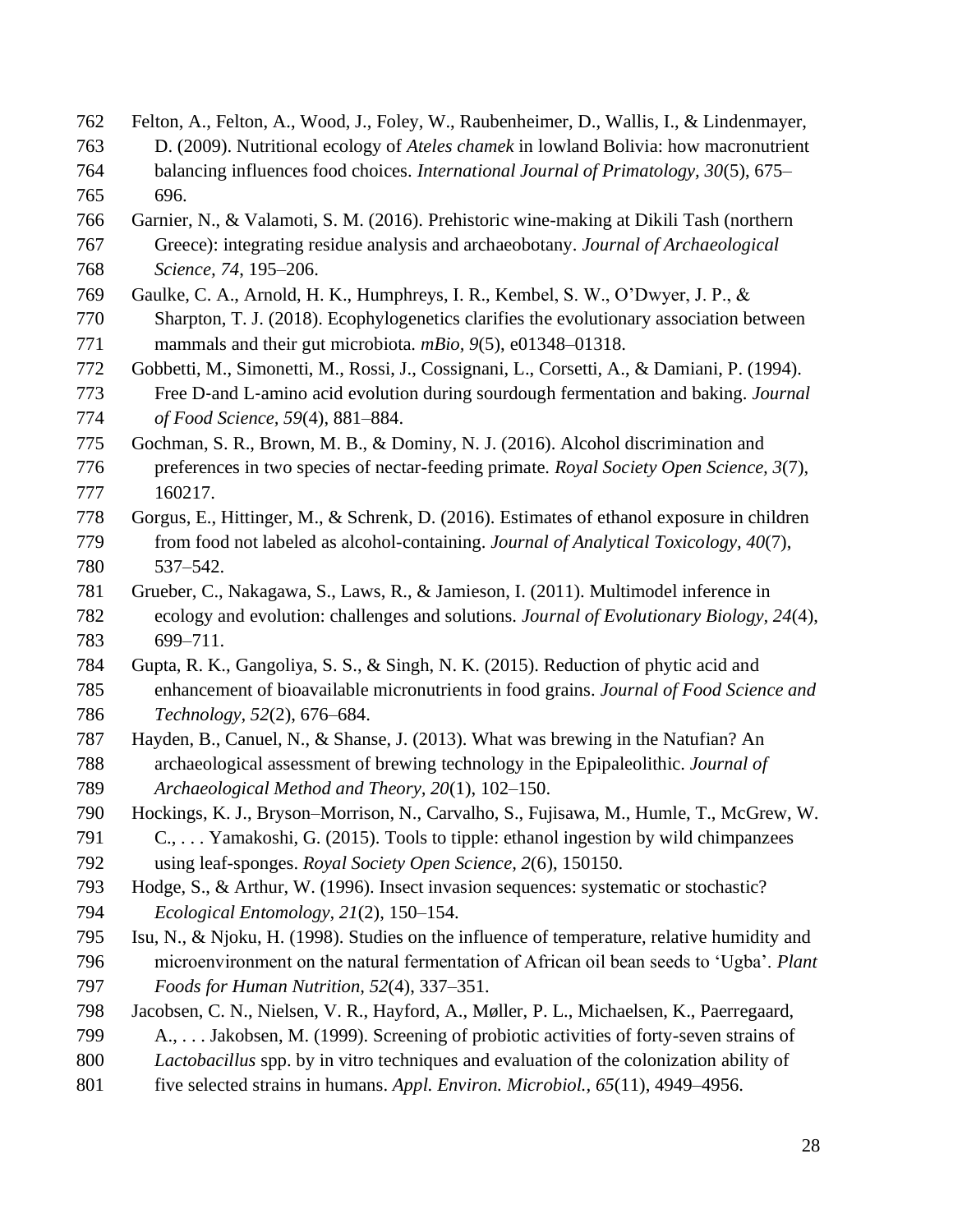- Janiak, M. C., Pinto, S. L., Duytschaever, G., Carrigan, M. A., & Melin, A. D. (2020). Genetic evidence of widespread variation in ethanol metabolism among mammals: revisiting the 'myth'of natural intoxication. *Biology Letters, 16*(4), 20200070. Janzen, D. H. (1983). Physiological ecology of fruits and their seeds. In O. Lange, P. Nobel, C. Osmond, & H. Ziegler (Eds.), *Physiological plant ecology III* (pp. 625–655). Berlin: Springer. Katz, S. E. (2012). *The art of fermentation: an in-depth exploration of essential concepts and processes from around the world*. White River Junction: Chelsea Green Publishing. Kay, R. F. (1985). Dental evidence for the diet of Australopithecus. *Annual Review of Anthropology, 14*(1), 315–341. Kim, J., Choi, E., Hong, Y., Song, Y., Han, J., Lee, S., . . . Cho, K. (2016). Changes in Korean adult females' intestinal microbiota resulting from kimchi intake. *Journal of Nutrition and Food Science, 6*, 4172. Kornet, M., Goosen, C., Ribbens, L. G., & Van Ree, J. M. (1990). Analysis of spontaneous alcohol drinking in rhesus monkeys. *Physiology & behavior, 47*(4), 679–684. Kudo, H., & Dunbar, R. I. M. (2001). Neocortex size and social network size in primates. *Animal Behavior, 62*(4), 711–722. Kuijt, I. (2009). What do we really know about food storage, surplus, and feasting in preagricultural communities? *Current Anthropology, 50*(5), 641–644. 821 Laurance, W. F., Delamonica, P., Laurance, S. G., Vasconcelos, H. L., & Lovejoy, T. E. (2000). Rainforest fragmentation kills big trees. *Nature, 404*, 806. LeBlanc, J. G., Milani, C., de Giori, G. S., Sesma, F., van Sinderen, D., & Ventura, M. (2013). Bacteria as vitamin suppliers to their host: a gut microbiota perspective. *Current Opinion in Biotechnology, 24*(2), 160–168. Leonard, W. R., & Robertson, J. (1997). Comparative primate energetics and hominid evolution. *American Journal of Physical Anthropology, 102*(2), 265–281. Leonard, W. R., & Robertson, M. (1992). Nutritional requirements and human evolution: a bioenergetics model. *American Journal of Human Biology, 4*, 179–195. Liu, L., Wang, J., Rosenberg, D., Zhao, H., Lengyel, G., & Nadel, D. (2018). Fermented beverage and food storage in 13,000 y-old stone mortars at Raqefet Cave, Israel: Investigating Natufian ritual feasting. *Journal of Archaeological Science: Reports, 21*, 783–793. ie López, O. (2001). Seed flotation and postflooding germination in tropical terra firme and seasonally flooded forest species. *Functional Ecology*, 763–771. Löwenadler, J., & Linberg, C. L. (1994). *Study of locally prepared lactic acid fermented weaning food in Tanzania -Presence of diarrhoeal pathogens. A minor field study.*  838 [Working Paper]. International Rural Development Center, Swedish University of Agricultural Sciences, Sweden. Maldonado-Gómez, M. X., Martínez, I., Bottacini, F., O'Callaghan, A., Ventura, M., van
	- Sinderen, D., . . . Hutkins, R. W. (2016). Stable engraftment of *Bifidobacterium longum*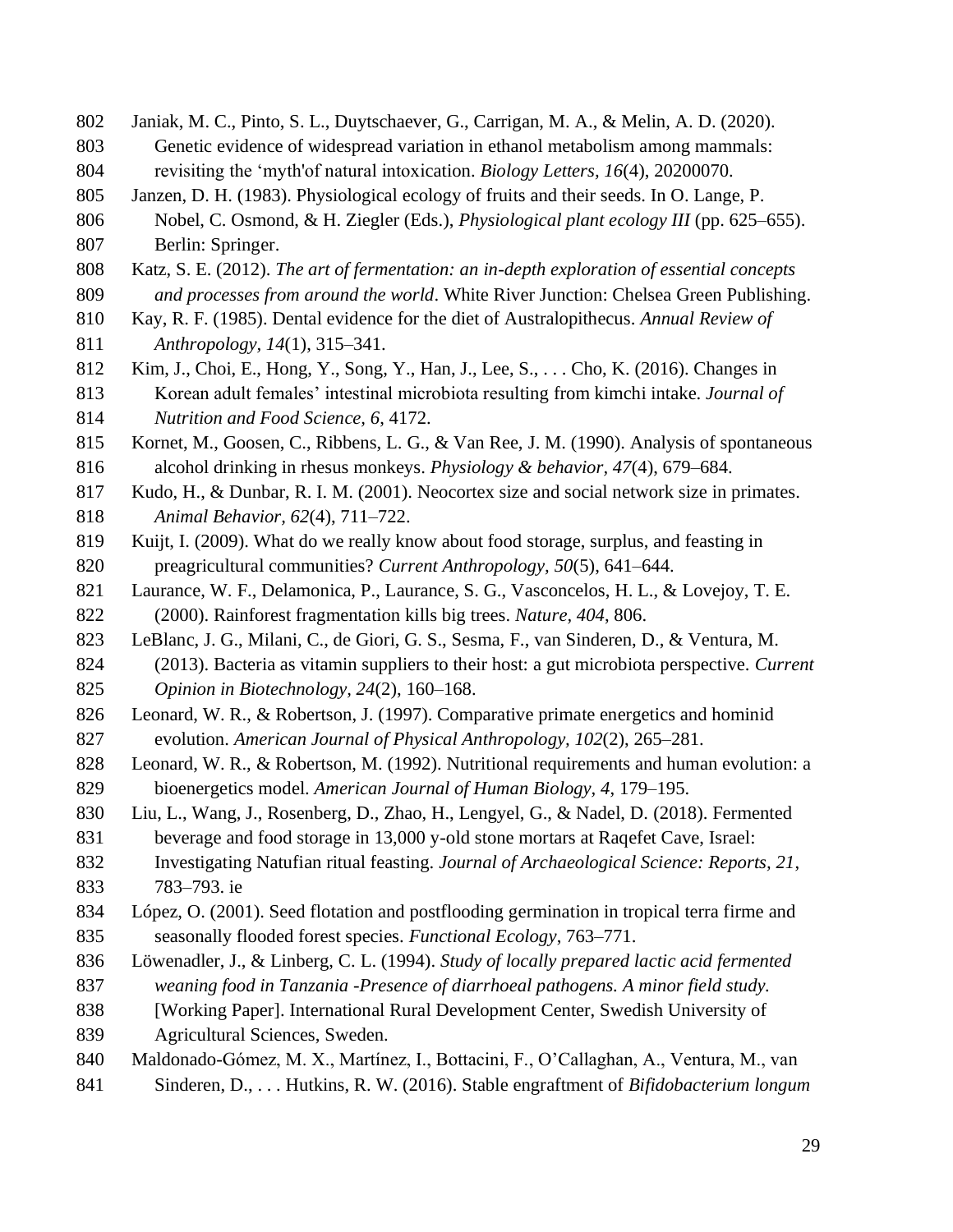- AH1206 in the human gut depends on individualized features of the resident
- microbiome. *Cell Host & Microbe, 20*(4), 515–526.
- Mandillo, S., Titchen, K., & Miczek, K. A. (1998). Ethanol drinking in socially housed squirrel monkeys. *Behavioural pharmacology, 9*(4), 363–368.
- Marco, M. L., Heeney, D., Binda, S., Cifelli, C. J., Cotter, P. D., Foligné, B., . . . Pihlanto,
- A. (2017). Health benefits of fermented foods: microbiota and beyond. *Current Opinion in Biotechnology, 44*, 94–102.
- Martinson, E. O., Herre, E. A., Machado, C. A., & Arnold, A. E. (2012). Culture-free
- survey reveals diverse and distinctive fungal communities associated with developing
- figs (*Ficus* spp.) in Panama. *Microbial Ecology, 64*(4), 1073–1084.
- Melin, A.D., Nevo, O., Shirasu, M., Williamson, R.E., Garrett, E.C., Endo, M., Sakurai, K., Matsushita, Y., Touhara, K., Shoji, K. (2019). Fruit scent and observer colour vision shape food-selection strategies in wild capuchin monkeys. *Nature Communications, 1,*
- 2407.
- Milton, K. (2004). Ferment in the family tree: does a frugivorous dietary heritage influence contemporary patterns of human ethanol use? *Integrative and Comparative Biology, 44*(4), 304–314.
- Mitchell, M. C., & Herlong, H. F. (1986). Alcohol and nutrition: caloric value,
- bioenergetics, and relationship to liver damage. *Annual Review of Nutrition, 6*(1), 457– 474.
- Montell, C. (2018). pHirst sour taste channels pHound? *Science, 359*(6379), 991–992.
- Naimi, B., Hamm, N. A., Groen, T. A., Skidmore, A. K., & Toxopeus, A. G. (2014). Where is positional uncertainty a problem for species distribution modelling? *Ecography, 37*(2), 191–203.
- Nayak, B. S., Dinda, S. C., & Ellaiah, P. (2013). Evaluation of diuretic activity of Gmelina arborea Roxb. fruit extracts. *Asian Journal of Pharmaceutical and Clinical Research, 6*(1), 111–113.
- Nevo, O., & Valenta, K. (2018). The ecology and evolution of fruit odor: implications for primate seed dispersal. *International Journal of Primatology, 39*(3), 338–355.
- NRC (1998). *Lost Crops of Africa: Volume I: Grains*. National Resource Council,
- Washington, D.C.: National Academies Press.
- NRC (2003). *Nutrient requirements of nonhuman primates.* National Resource Council,
- Washington, D.C.: National Academies Press.
- Nyanga, L. K., Nout, M. J., Gadaga, T. H., Theelen, B., Boekhout, T., & Zwietering, M. H.
- (2007). Yeasts and lactic acid bacteria microbiota from masau (*Ziziphus mauritiana*)
- fruits and their fermented fruit pulp in Zimbabwe. *International Journal of Food*
- *Microbiology, 120*(1–2), 159–166.
- Oliphant, K., & Allen-Vercoe, E. (2019). Macronutrient metabolism by the human gut
- microbiome: major fermentation by-products and their impact on host health.
- *Microbiome, 7*(1), 91.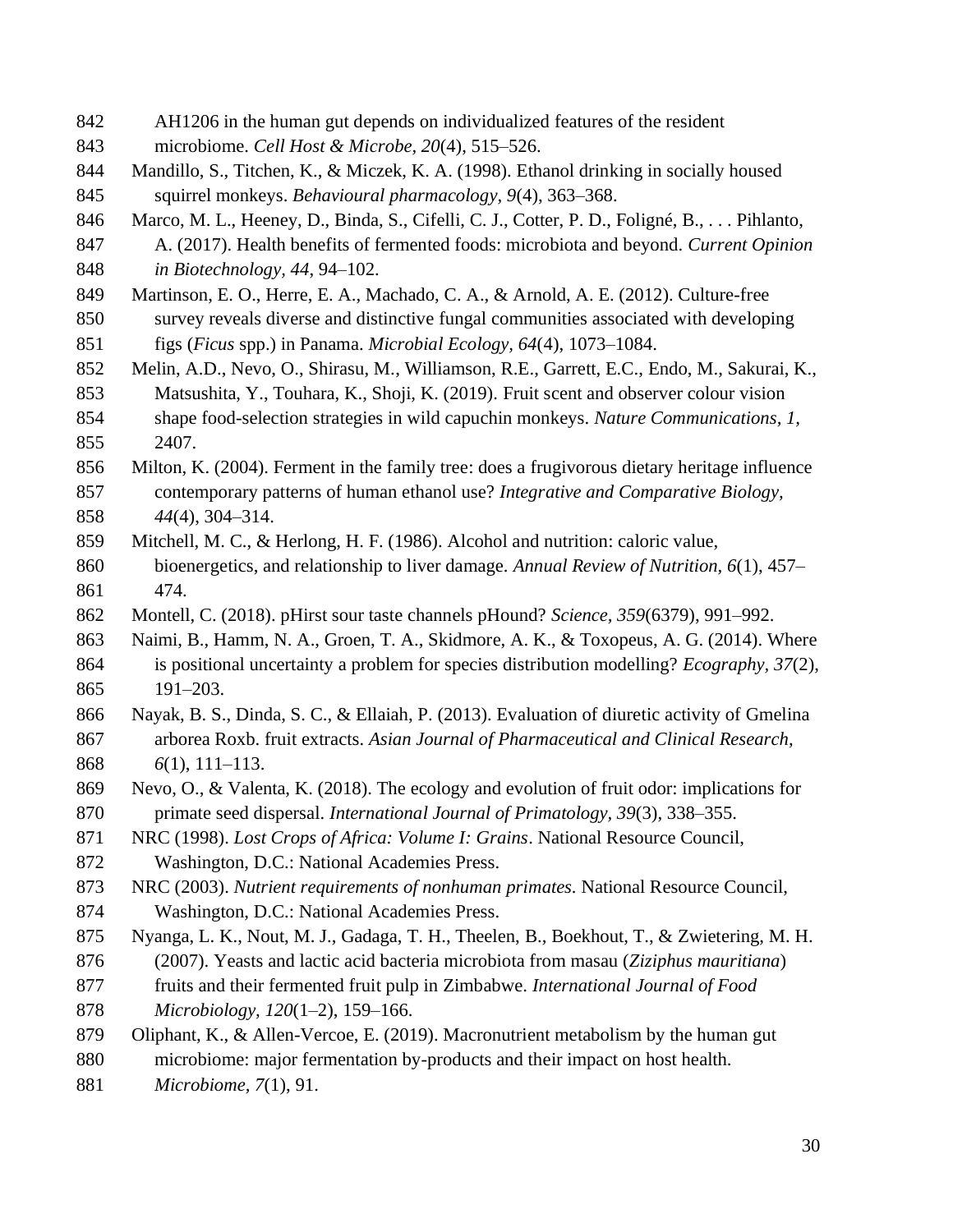Onoda, Y., Westoby, M., Adler, P. B., Choong, A. M., Clissold, F. J., Cornelissen, J. H., . . . Enrico, L. (2011). Global patterns of leaf mechanical properties. *Ecology Letters, 14*(3), 301–312. Peters, A., Krumbholz, P., Jäger, E., Heintz-Buschart, A., Çakir, M. V., Rothemund, S., . . . Stäubert, C. (2019). Metabolites of lactic acid bacteria present in fermented foods are highly potent agonists of human hydroxycarboxylic acid receptor 3. *PLoS Genetics, 15*(5), e1008145. Plummer, T. (2004). Flaked stones and old bones: Biological and cultural evolution at the dawn of technology. *Yearbook of Physical Anthropology, 47*, 118–164. Poorter, L., & Kitajima, K. (2007). Carbohydrate storage and light requirements of tropical moist and dry forest tree species. *Ecology, 88*(4), 1000–1011. Pretorius, I. S. (2000). Tailoring wine yeast for the new millennium: novel approaches to the ancient art of winemaking. *Yeast, 16*(8), 675–729. R Core Team. (2020). R: a language and environment for statistical computing (Version 3.6.3). Vienna, Austria: R Foundation for Statistical Computing. Ray, R. C., & Sivakumar, P. S. (2009). Traditional and novel fermented foods and beverages from tropical root and tuber crops. *International Journal of Food Science & Technology, 44*(6), 1073–1087. Rollan GC, Gerez CL, and LeBlanc JG. 2019. Lactic fermentation as a strategy to improve the nutritional and functional values of pseudocereals. *Frontiers in Nutrition*, 6, 1–16. Roper, S. D. (2007). Signal transduction and information processing in mammalian taste buds. *Pflügers Archiv-European Journal of Physiology, 454*(5), 759–776. Ross, R. P., Morgan, S., & Hill, C. (2002). Preservation and fermentation: past, present and future. *International Journal of Food Microbiology, 79*, 3–16. Rowe, M. H. (2018). Trichromatic color vision in primates. *Physiology*. Rowe, N., & Myers, M. (2016). *All the world's primates*. Charlestown: Pogonias Press. Ruiz Rodriguez, L. G., Mohamed, F., Bleckwedel, J., Medina, R. B., De Vuyst, L., Hebert, E. M., & Mozzi, F. (2019). Diversity and functional properties of lactic acid bacteria isolated from wild fruits and flowers present in Northern Argentina. *Frontiers in Microbiology, 10*, 1091. Skinner, F. A., Passmore, S. M., & Davenport, R. (1980). *Biology and activities of yeasts*. London: Academic Press. 914 Smalley, J., Blake, M., Chavez, S. J., DeBoer, W. R., Eubanks, M. W., Gremillion, K. J., .. . Piperno, D. R. (2003). Sweet beginnings: stalk sugar and the domestication of maize. *Current Anthropology, 44*(5), 675–703. Souza-Alves, J. P., Mourthé, Í., Hilário, R. R., Bicca-Marques, J. C., Rehg, J., Gestich, C. C., . . . Berthet, M. (2019). Terrestrial behavior in titi monkeys (*Callicebus*, *Cheracebus*, and *Plecturocebus*): potential correlates, patterns, and differences between genera. *International Journal of Primatology, 40*, 553–572.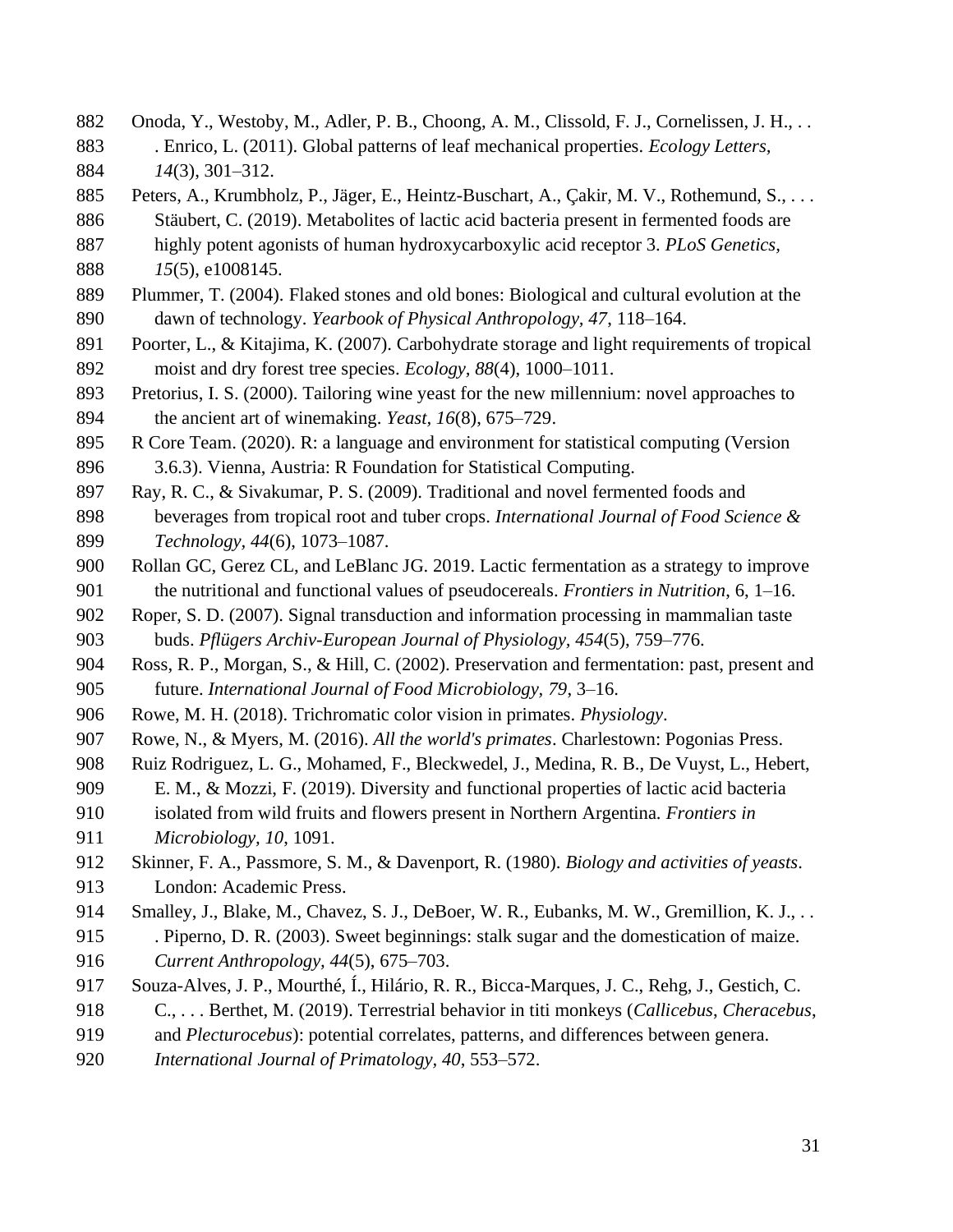- Speth, J.D. (2017). Putrid meat and fish in the eurasian middle and upper paleolithic: Are
- we missing a key part of neanderthal and modern human diet? *PaleoAnthropology. 2017*, 44-72.
- Sponheimer, M., Alemseged, Z., Cerling, T. E., Grine, F. E., Kimbal, W. H., Leakey, M.
- G., . . . Wood, B. A. (2013). Isotopic evidence of early hominin diets. *Proceedings of the National Academy of Science, 110*, 10513–10518.
- 927 Stahl, A. B., Dunbar, R., Homewood, K., Ikawa-Smith, F., Kortlandt, A., McGrew, W., ...
- Sugardjito, J. (1984). Hominid dietary selection before fire [and Comments and Reply]. *Current Anthropology, 25*(2), 151–168.
- Strier, K. B. (2016). *Primate behavioral ecology*. New York: Routledge.
- Summer, A., Formaggioni, P., Franceschi, P., Di Frangia, F., Righi, F., & Malacarne, M.
- (2017). Cheese as functional food: the example of parmigiano reggiano and grana padano. *Food Technology and Biotechnology, 55*(3), 277–289.
- Sussman, R. W. (1991). Primate origins and the evolution of Angiosperms. *American Journal of Primatology, 23*(4), 209–223.
- Sylvia, K. E., & Demas, G. E. (2018). A gut feeling: microbiome-brain-immune interactions modulate social and affective behaviors. *Hormones and Behavior, 99*, 41– 49.
- Tamang, J. P., Holzapfel, W. H., Shin, D. H., & Felis, G. E. (2017). Microbiology of ethnic fermented foods and alcoholic beverages of the world. *Frontiers in Microbiology, 8*, 1377.
- Tamang, J., & Kailasapathy, K. (2010). *Fermented foods and beverages of the world*. Boca Raton: CRC Press.
- Tamang, J. P., Shin, D.-H., Jung, S.-J., & Chae, S.-W. (2016). Functional properties of
- microorganisms in fermented foods. *Frontiers in Microbiology, 7*, 578.
- 946 Teaford, M., & Ungar, P. (2000). Diet and the evolution of the earliest human ancestors. *Proceedings of the National Academy of Science, 97*(25), 13506–13511.
- Thomson, J. M., Gaucher, E. A., Burgan, M. F., De Kee, D. W., Li, T., Aris, J. P., &
- Benner, S. A. (2005). Resurrecting ancestral alcohol dehydrogenases from yeast. *Nature Genetics, 37*(6), 630.
- Veiga, P., Pons, N., Agrawal, A., Oozeer, R., Guyonnet, D., Brazeilles, R., . . . Whorwell,
- P. J. (2014). Changes of the human gut microbiome induced by a fermented milk
- product. *Scientific Reports, 4*, 6328.
- Visconti, A., Le Roy, C. I., Rosa, F., Rossi, N., Martin, T. C., Mohney, R. P., . . . Venter, J.
- C. (2019). Interplay between the human gut microbiome and host metabolism. *Nature Communications, 10*(1), 1–10.
- Waterman, P. G. (1984). Food acquisition and processing as a function of plant chemistry.
- In D. J. Chivers, B. A. Wood, & A. Bilsborough (Eds.), *Food Acquisition and*
- *Processing in Primates* (pp. 177–211). Boston: Springer.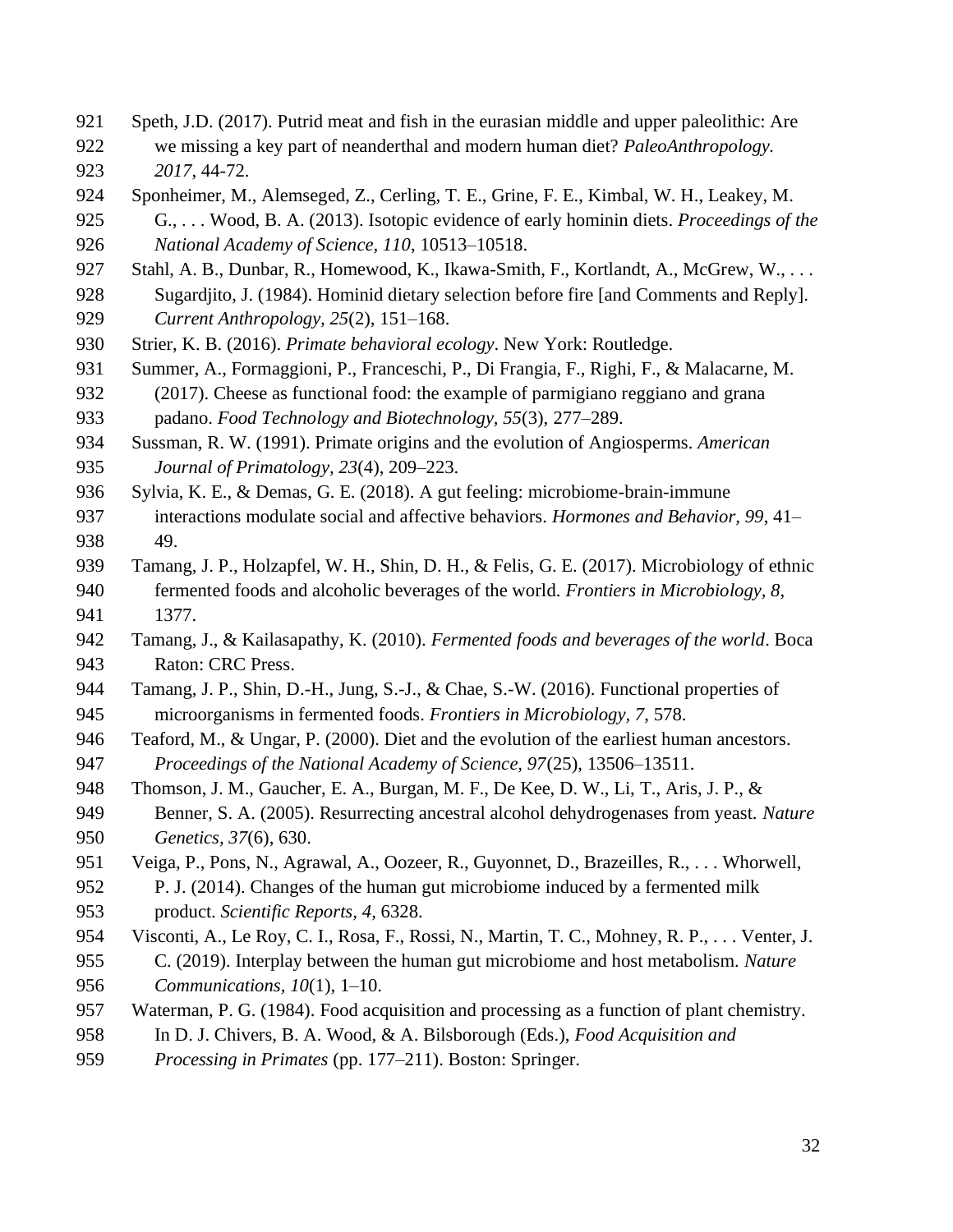- Weaver, V. R. (2016). *Dietary ethanol ingestion by free ranging spider monkeys (Ateles*
- *geoffroyi): An evalution of the drunken monkey hypothesis.* (unpublished master's
- thesis), California State University, Northridge.
- Wiens, F., Zitzmann, A., Lachance, M.-A., Yegles, M., Pragst, F., Wurst, F. M., . . .
- Spanagel, R. (2008). Chronic intake of fermented floral nectar by wild treeshrews.
- *Proceedings of the National Academy of Sciences, 105*(30), 10426–10431.
- Wrangham, R. W. (2009). *Catching fire: how cooking made us human.* New York: Basic
- Books.
- Wrangham, R., & Waterman, P. (1983). Condensed tannins in fruits eaten by chimpanzees. *Biotropica*, *15*(3), 217–222.
- Wrangham, R. W., & Conklin–Brittain, N. L. (2003). Cooking as a biological trait. *Comparative Biochemistry and Physiology, 136*(1), 35–46.
- Xiaoming, C., Ying, F., Hong, Z., & Zhiyong, C. (2010). Review of the nutritive value of
- edible insects. In P. B. Drust, D. V. Johnson, R. N. Leslie, & K. Shono (Eds.), *Forest insects as food: humans bite back* (pp. 85–92). Bangkok, Thailand: Food and
- Agriculture Organization of the United Nations.
- Yartey, J., Nkrumah, F., Hori, H., Harrison, K., & Armar, D. (1995). Clinical trial of fermented maize-based oral rehydration solution in the management of acute diarrhoea in children. *Annals of Tropical Paediatrics, 15*(1), 61–68.
- Zhao, J., Hartmann, H., Trumbore, S., Ziegler, W., & Zhang, Y. (2013). High temperature causes negative whole‐plant carbon balance under mild drought. *New phytologist, 200*(2), 330–339.
- Zuur, A. F., Ieno, E. N., Walker, N. J., Saveliev, A. A., & Smith, G. M. (2009). GLM and
- GAM for count data. In A. Zuur, E. N. Ieno, N. Walker, A. A. Saveliev, & G. M. Smith
- (Eds.), *Mixed effects models and extensions in ecology with R* (pp. 209–243). New York: Springer.
-